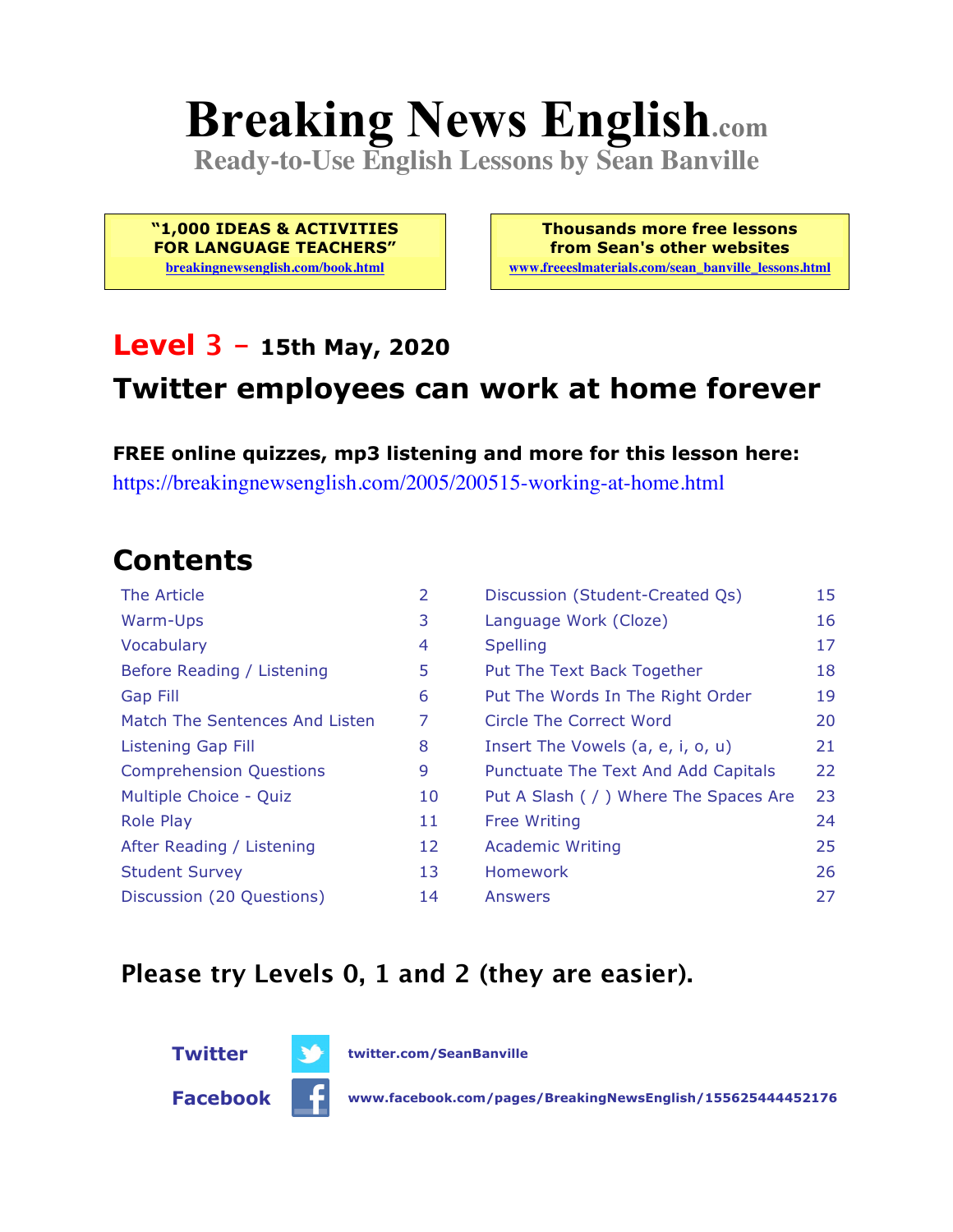### **THE ARTICLE**

From https://breakingnewsenglish.com/2005/200515-working-at-home.html

The boss of Twitter has told many of his employees that they can work from home forever if they want to. CEO Jack Dorsey told many workers on Tuesday that they will be allowed to work from home even after the coronavirus pandemic ends. A Twitter spokesperson said: "Opening offices will be our decision. When and if our employees come back, will be their [decision]." Twitter was one of the first companies to allow workers to work from home after the COVID-19 pandemic started. The spokesperson said it would not be, "one of the first to return to offices". Twitter said most of its offices would not open before September. It added when they do open, it would be "careful, intentional, office by office and gradual".

Twitter said it was in a good position to have many of its workers working from their home. It is an online company so many employees and bosses can contact each other on video conferencing platforms like Zoom. The company said: "We were uniquely positioned to respond quickly and allow folks to work from home, given our emphasis on decentralization and supporting a distributed workforce capable of working from anywhere." It added: "The past few months have proven we can make [working from home] work. If our employees are in a role and situation that enables them to work from home and they want to continue to do so forever, we will make that happen."

Sources: https://www.**nbcnews.com**/tech/tech-news/twitter-employees-can-work-home-forever-ceo-saysn1205346 https://www.**cnbc.com**/2020/05/12/twitter-tells-employees-they-can-work-from-homeforever.html https://www.**bbc.com**/news/technology-52628119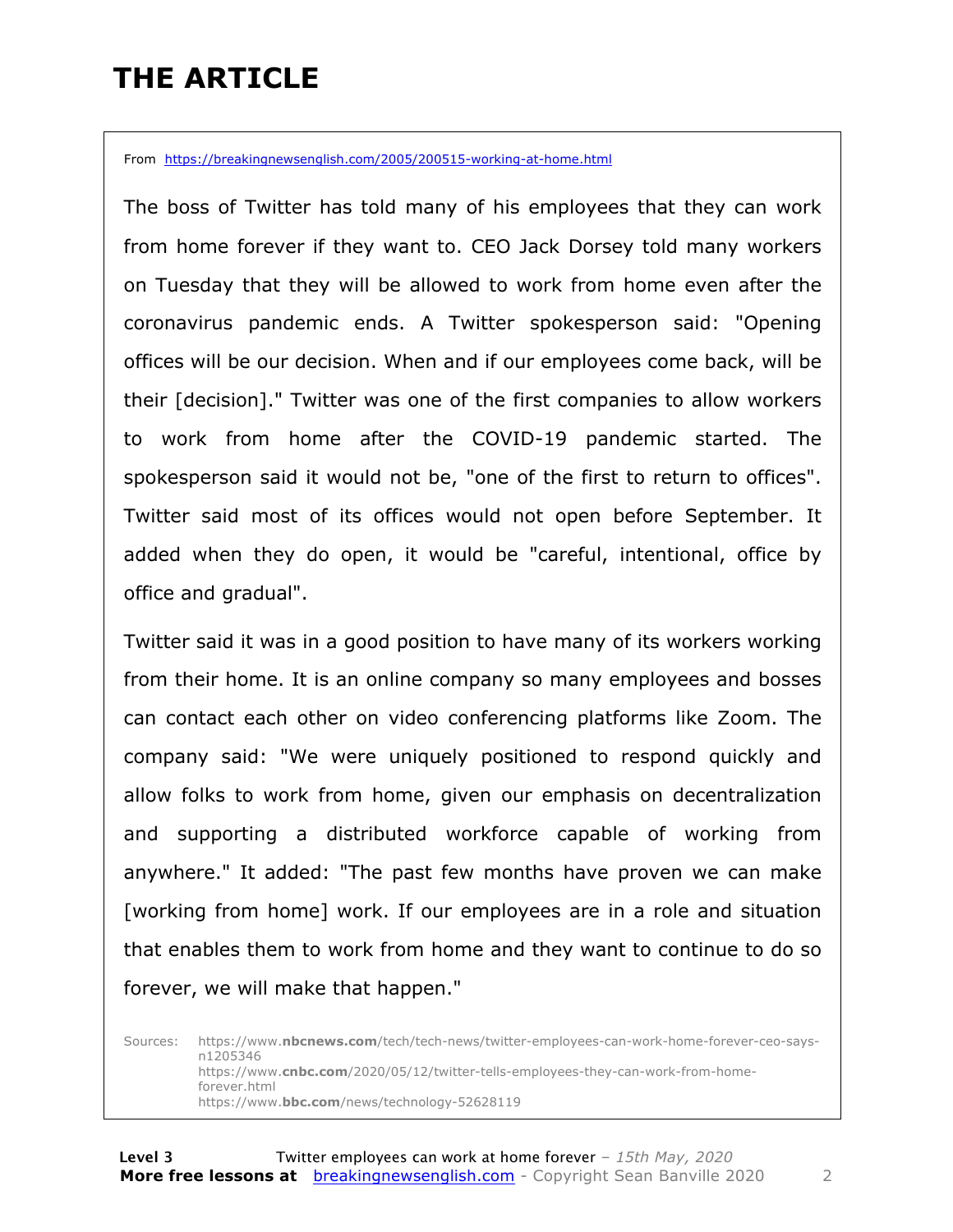1. WORKING AT HOME: Students walk around the class and talk to other students about working at home. Change partners often and share your findings.

**2. CHAT:** In pairs / groups, talk about these topics or words from the article. What will the article say about them? What can you say about these words and your life?

boss / employees / coronavirus / decision / company / pandemic / office / careful / position / online / video conferencing / emphasis / home / role / situation / forever

Have a chat about the topics you liked. Change topics and partners frequently.

**3. REMOTE WORKING:** Students A **strongly** believe remote working (working from home) is better than working in the workplace; Students B **strongly** believe the opposite. Change partners again and talk about your conversations.

**4. AT HOME:** What are the good and bad things about working at home? How could you overcome problems? Complete this table with your partner(s). Change partners often and share what you wrote.

|              | <b>Good Things</b> | <b>Bad Things</b> | <b>Problems</b> |
|--------------|--------------------|-------------------|-----------------|
| Meetings     |                    |                   |                 |
| Phone calls  |                    |                   |                 |
| Photocopying |                    |                   |                 |
| Space        |                    |                   |                 |
| Family       |                    |                   |                 |
| Commuting    |                    |                   |                 |

**5. WORKER:** Spend one minute writing down all of the different words you associate with the word "worker". Share your words with your partner(s) and talk about them. Together, put the words into different categories.

**6. HOME:** Rank these with your partner. Put the best things about your home at the top. Change partners often and share your rankings.

- The furniture
- Wifi connection
- The smell
- The outside
- The kitchen
- The bathroom
- Your room
- The location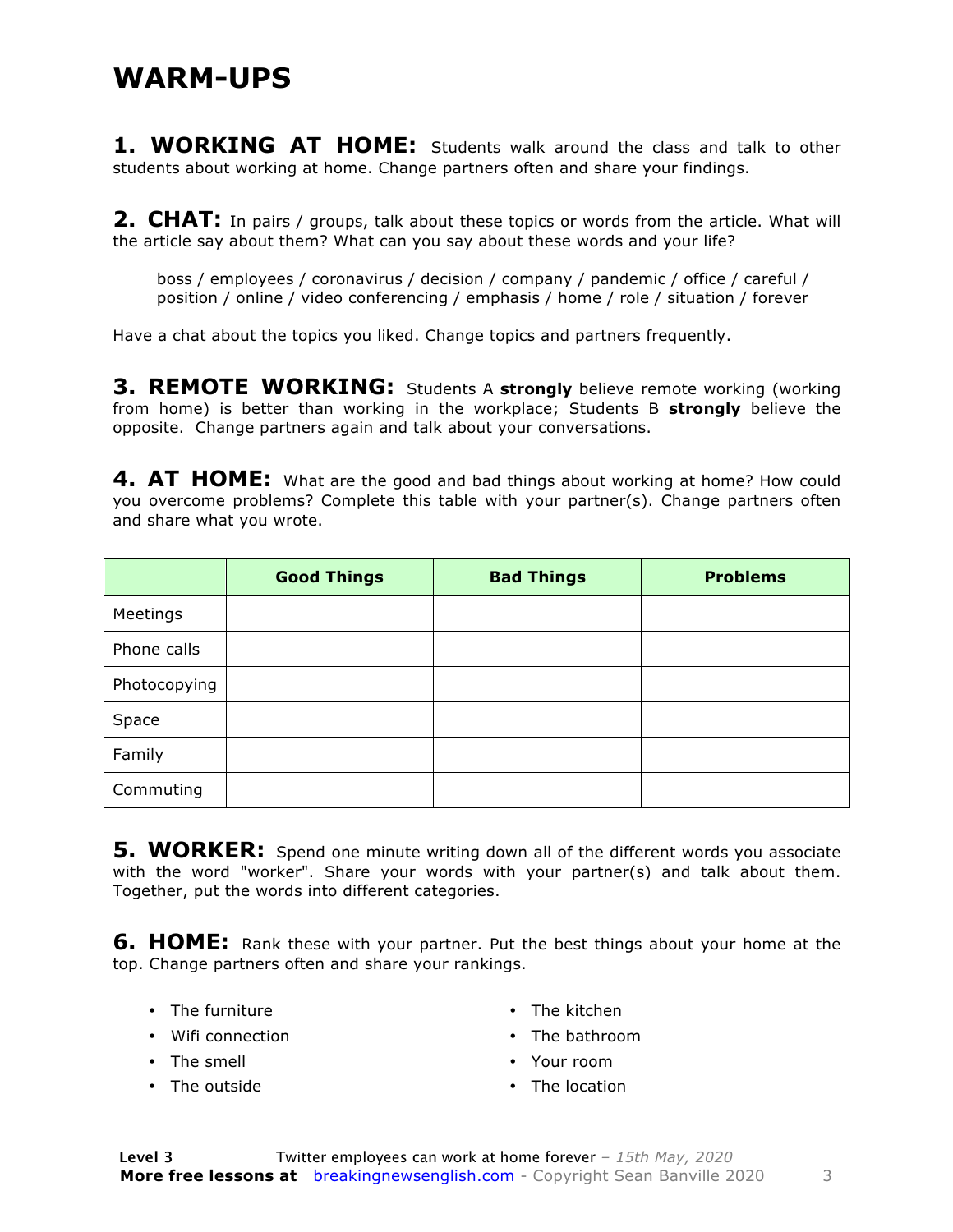#### **VOCABULARY MATCHING**

#### **Paragraph 1**

| 1.  | boss         | a. | A person who says important things for a<br>company to the public, newspapers or<br>television. |  |  |  |
|-----|--------------|----|-------------------------------------------------------------------------------------------------|--|--|--|
| 2.  | allowed      | b. | A disease that is over a whole country or<br>the world.                                         |  |  |  |
| 3.  | pandemic     | c. | Let someone do something.                                                                       |  |  |  |
| 4.  | decision     | d. | Happening slowly.                                                                               |  |  |  |
| 5.  | spokesperson | e. | The leader / top person of a company.                                                           |  |  |  |
| 6.  | intentional  | f. | A choice you make after thinking about<br>what to do.                                           |  |  |  |
| 7.  | gradual      | g. | purpose; deliberate;<br>Done<br>not<br>on<br>by<br>accident.                                    |  |  |  |
|     | Paragraph 2  |    |                                                                                                 |  |  |  |
| 8.  | position     | h. | Say something in reply.                                                                         |  |  |  |
| 9.  | contact      | i. | Showed that something is true.                                                                  |  |  |  |
| 10. | platform     | j. | Special importance on something.                                                                |  |  |  |
| 11. | respond      | k. | Communicate with someone.                                                                       |  |  |  |
| 12. | emphasis     | Ι. | Makes possible.                                                                                 |  |  |  |
| 13. | proven       | m. | Place.                                                                                          |  |  |  |
| 14. | enables      | n. | A computer system that can run all kinds of<br>software.                                        |  |  |  |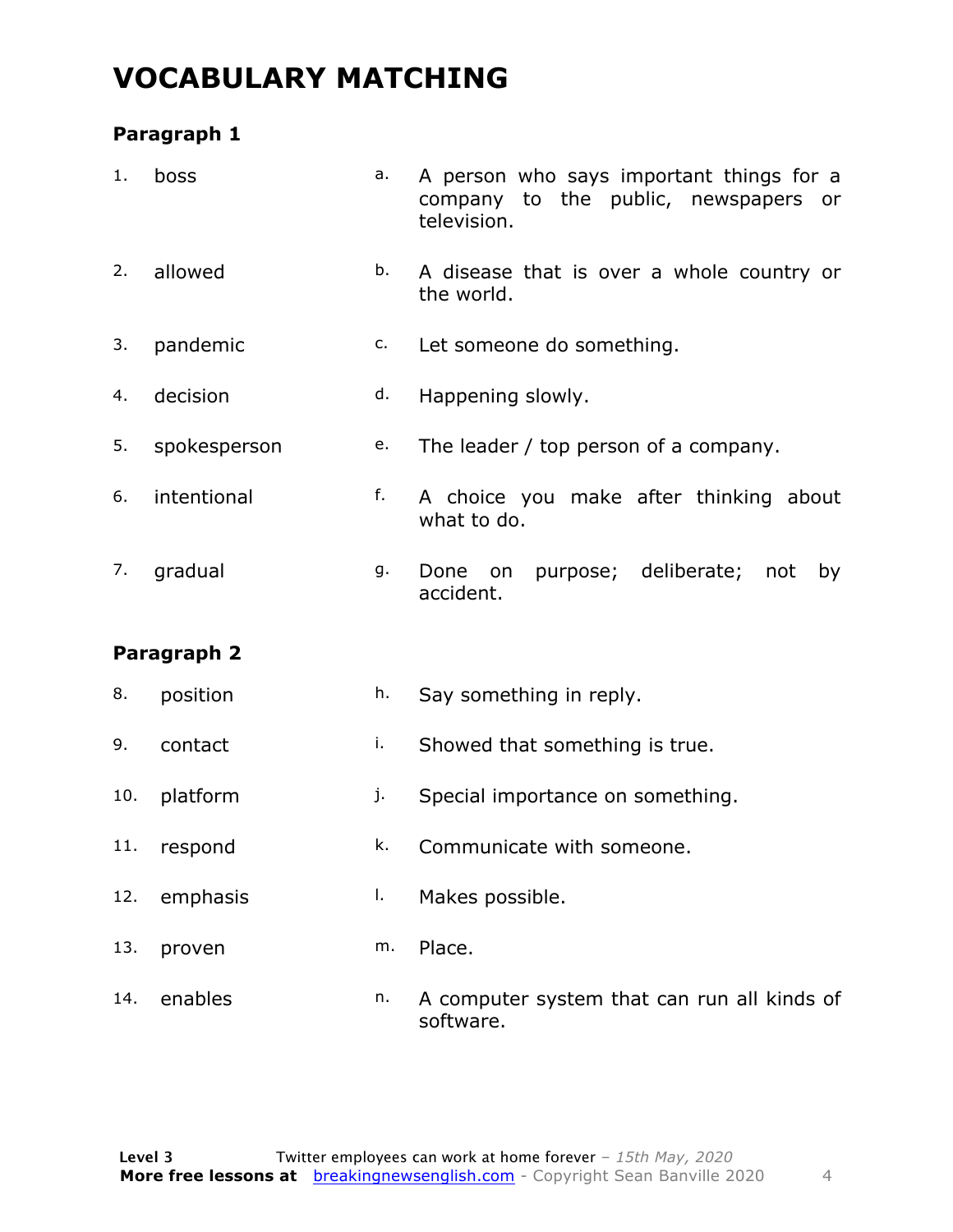### **BEFORE READING / LISTENING**

From https://breakingnewsenglish.com/2005/200515-working-at-home.html

#### **1. TRUE / FALSE:** Read the headline. Guess if a-h below are true (T) or false (F).

- a. The boss of Twitter said he would work at home forever. **T / F**
- b. Twitter said its workers must return to work after the pandemic ends. **T / F**
- c. Twitter was the very first company to let workers work from home. **T / F**
- d. Twitter said it would open office by office. **T / F**
- e. Bosses and employees only use mail and phones to contact each other. **T / F**
- f. Twitter said it was in a unique position to let staff work at home. **T / F**
- g. Twitter has proven working at home works. **T / F**
- h. Twitter said if employees want to work at home forever, they can. **T / F**

#### **2. SYNONYM MATCH:** (The words in **bold** are from the news article.)

- **1. boss**
- **2. allowed**
- **3. ends**
- **4. come back**
- **5. gradual**
- **6. position**
- **7. respond**
- **8. emphasis**
- **9. workforce**
- **10. forever**
- a. importance
- b. return
- c. permitted
- d. react
- e. for good
- f. head
- g. step-by-step
- h. employees
- i. is over
- j. situation

**3. PHRASE MATCH:** (Sometimes more than one choice is possible.)

- 1. they can work from home forever
- 2. they will be
- 3. Opening offices will be our
- 4. it would not be one
- 5. office
- 6. Twitter said it was in
- 7. employees and bosses can contact
- 8. We were uniquely positioned
- 9. capable of working from
- 10. they want to continue to do
- a. by office
- b. of the first
- c. so forever
- d. each other
- e. decision
- f. if they want to
- g. anywhere
- h. a good position
- i. allowed to work from home
- j. to respond quickly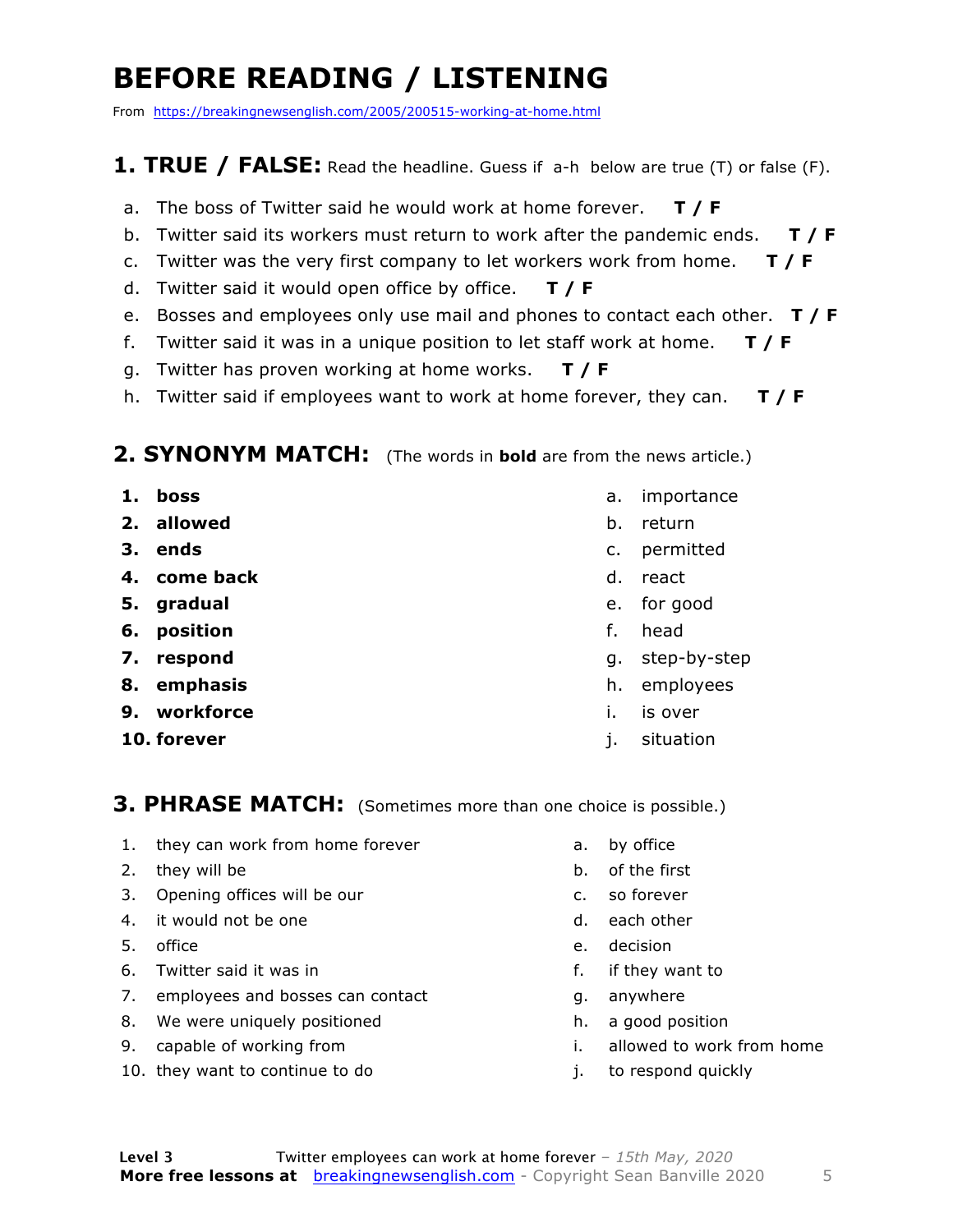### **GAP FILL**

From https://breakingnewsenglish.com/2005/200515-working-at-home.html

The boss of Twitter has told many of his employees that they can work from home (1) \_\_\_\_\_\_\_\_\_\_\_\_ if they want to. CEO Jack Dorsey told many workers on Tuesday that they will be (2) \_\_\_\_\_\_\_\_\_\_\_\_ to work from home even after the coronavirus (3) \_\_\_\_\_\_\_\_\_\_\_\_ ends. A Twitter spokesperson said: "Opening offices will be our decision. When and if our employees come (4) \_\_\_\_\_\_\_\_\_\_\_\_, will be their [decision]." Twitter was one of the first companies to allow workers to work from home after the COVID-19 pandemic (5) \_\_\_\_\_\_\_\_\_\_\_\_. The spokesperson said it would not be, "one of the first to return to (6) \_\_\_\_\_\_\_\_\_\_\_\_\_\_". Twitter said most of its offices would not open before September. It  $(7)$  \_\_\_\_\_\_\_\_\_\_\_\_\_ when they do open, it would be "careful,  $intentional$ , office by office and  $(8)$  \_\_\_\_\_\_\_\_\_\_\_\_\_\_ ". *offices allowed gradual back forever added started pandemic*

Twitter said it was in a good (9) \_\_\_\_\_\_\_\_\_\_\_\_ to have many of its workers working from their home. It is an online company so many employees and (10) \_\_\_\_\_\_\_\_\_\_\_\_\_\_ can contact each other on video conferencing (11) \_\_\_\_\_\_\_\_\_\_\_\_ like Zoom. The company said: "We were uniquely positioned to respond quickly and allow folks to work from home, given our  $(12)$  \_\_\_\_\_\_\_\_\_\_\_\_ on decentralization and supporting a distributed workforce capable of working from (13) \_\_\_\_\_\_\_\_\_\_\_\_." It added: "The past (14) \_\_\_\_\_\_\_\_\_\_\_\_ months have proven we can make [working from home] work. If our employees are in a  $(15)$ and situation that enables them to work from home and they want to continue to do so forever, we will make that  $(16)$   $\blacksquare$ *bosses few emphasis happen position role platforms anywhere*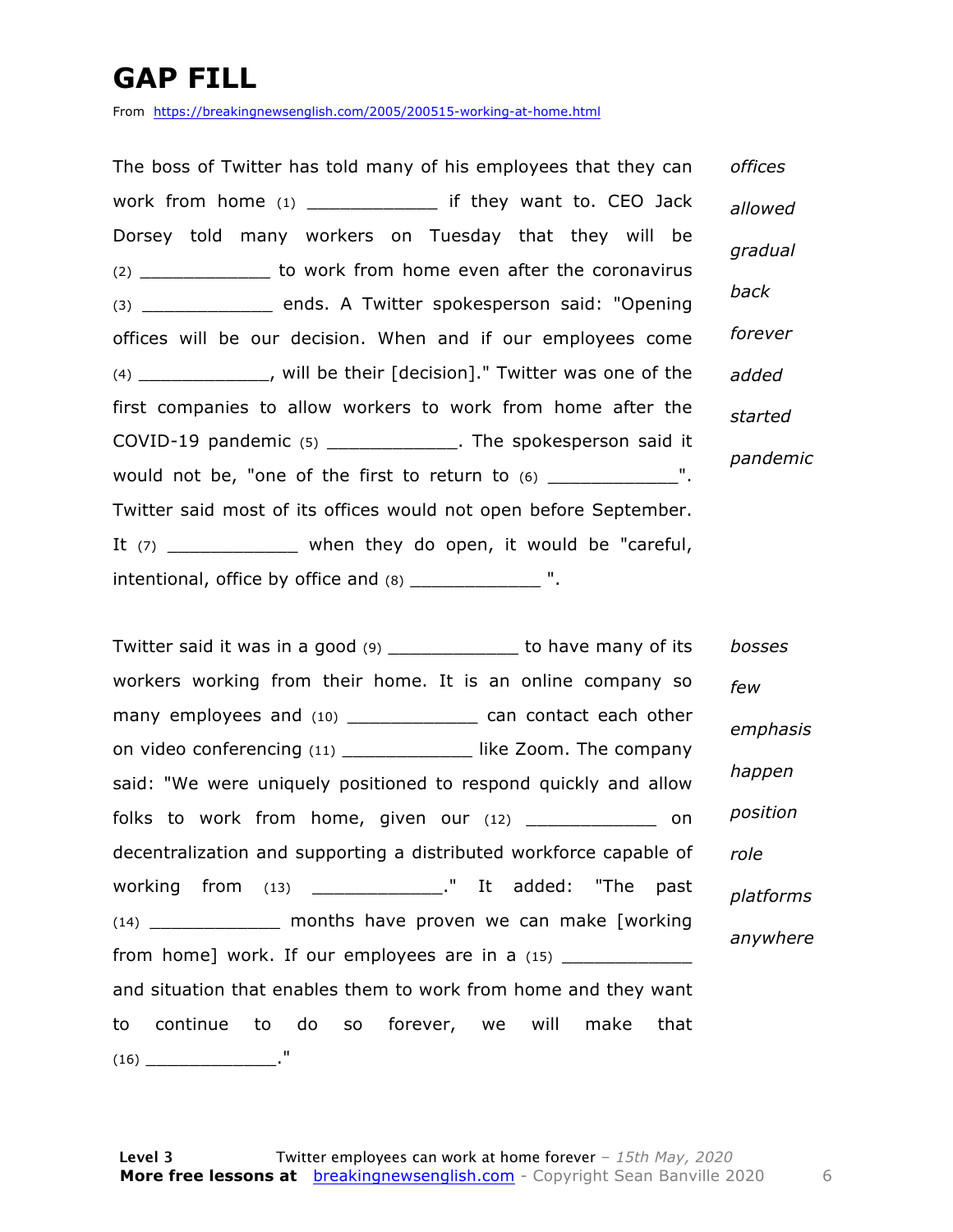#### **LISTENING – Guess the answers. Listen to check.**

From https://breakingnewsenglish.com/2005/200515-working-at-home.html

| 1) many of his employees that they can work from home forever if _______<br>a. they want too<br>b. they want to<br>c. they want two                                         |
|-----------------------------------------------------------------------------------------------------------------------------------------------------------------------------|
| d. they won two<br>2) CEO Jack Dorsey told many workers on Tuesday that they will _______<br>a. be aloud to<br>b. be a lowed to<br>c. be all owed to<br>d. be allowed to    |
| 3) A Twitter spokesperson said: "Opening offices will _______"<br>a. be our derision<br>b. be our decision<br>c. be our deciding<br>d. be our incision                      |
| 4) The spokesperson said it would not be one of the<br>a. fast to return<br>b. fist to return<br>c. flirts to return<br>d. first to return                                  |
| 5) it would be careful, intentional, office by _______<br>a. official and gradual<br>b. office and gradual<br>c. office and graduate<br>d. offices and gradually            |
| 6) It is an online company so many employees and bosses can ______<br>a. contact each other<br>b. contact teach another<br>c. contact each others<br>d. contact teach other |
| 7) The company said: "We were uniquely positioned _______"<br>a. to respond quickly<br>b. to response quickly<br>c. to respond quick<br>d. to respond quicken               |
| 8) supporting a distributed workforce capable of ______<br>a. work in from anywhere<br>b. work kin from anywhere<br>c. were king from anywhere<br>d. walking from anywhere  |
| 9) The past few months have proven we can make working _______<br>a. from homework<br>b. from home works<br>c. from homes work<br>d. from home work                         |
| 10) enables them to work from home and they want to continue to ______<br>a. does forever<br>b. do sew forever<br>c. do so forever                                          |

d. do sow forever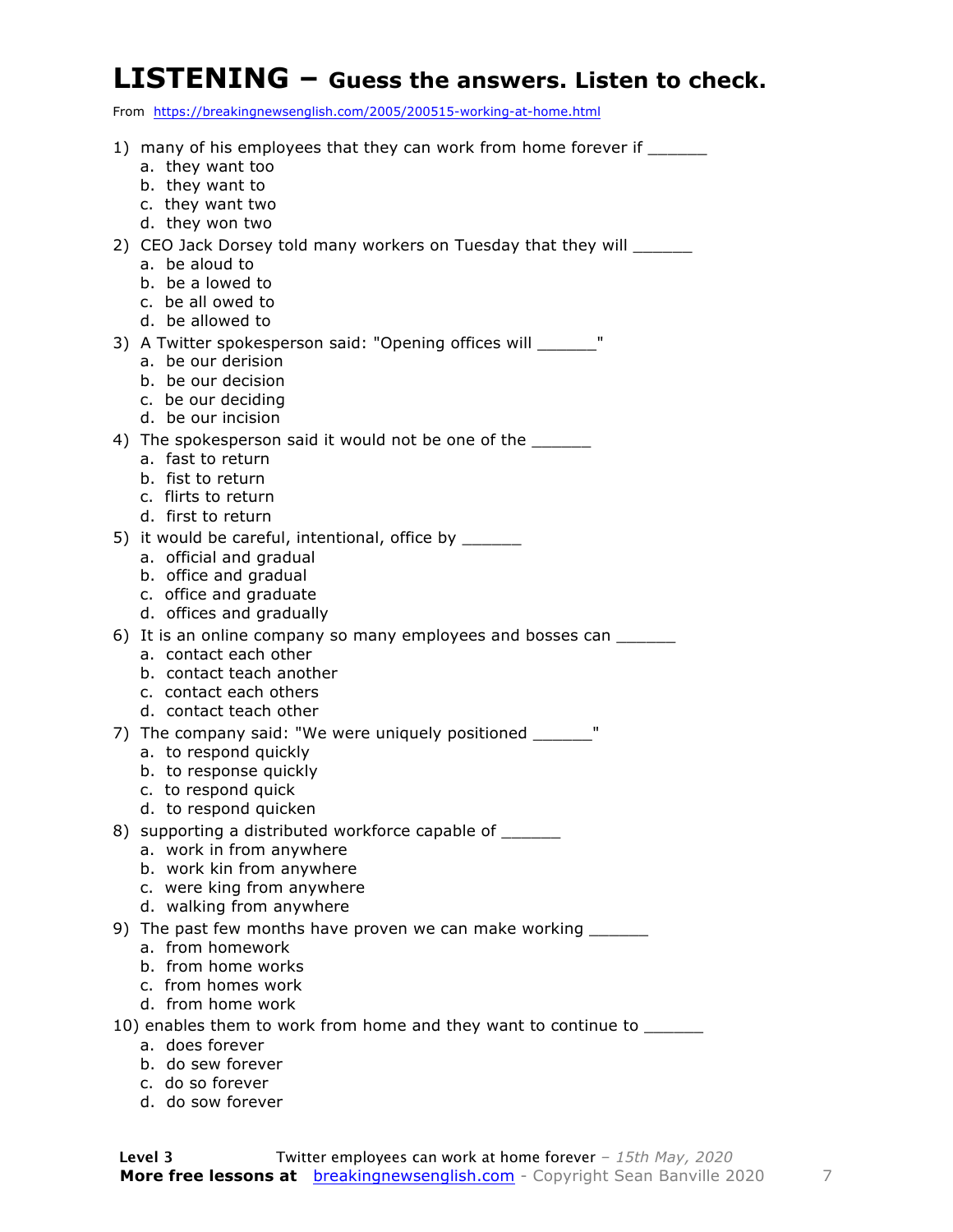#### **LISTENING – Listen and fill in the gaps**

From https://breakingnewsenglish.com/2005/200515-working-at-home.html

The boss of Twitter has told many of  $(1)$  example they can work from home forever if they want to. CEO Jack Dorsey told many workers on Tuesday that they will (2) example 1 and the work from home even after the coronavirus pandemic ends. A Twitter spokesperson said: "Opening offices will (3) \_\_\_\_\_\_\_\_\_\_\_\_\_\_\_\_\_\_\_\_\_\_\_. When and if our employees come back, will be their [decision]." Twitter was one of the first companies to (4) **Example 2 and South Street Work from home after the COVID-19 pandemic** started. The spokesperson said it would not be, "one of the (5) \_\_\_\_\_\_\_\_\_\_\_\_\_\_\_\_\_\_\_ to offices". Twitter said most of its offices would not open before September. It added when they do open, it would be "careful, intentional, office by (6) The matrix of the set of the set of the set of the set of the set of the s

Twitter said it was in (7) Twitter said it was in (7) working from their home. It is an online company so many employees and bosses (8) bosses (8) bosses (8) Zoom. The company said: "We were (9) The many respond quickly and allow folks to work from home, given our emphasis on decentralization and supporting a distributed (10) working from anywhere." It added: "The past few months have (11) **the make [working from home] work. If our** employees are in a role and situation that enables them to work from home and they want to continue to  $(12)$  \_\_\_\_\_\_\_\_\_\_\_\_\_\_\_\_\_\_\_\_\_, we will make that happen."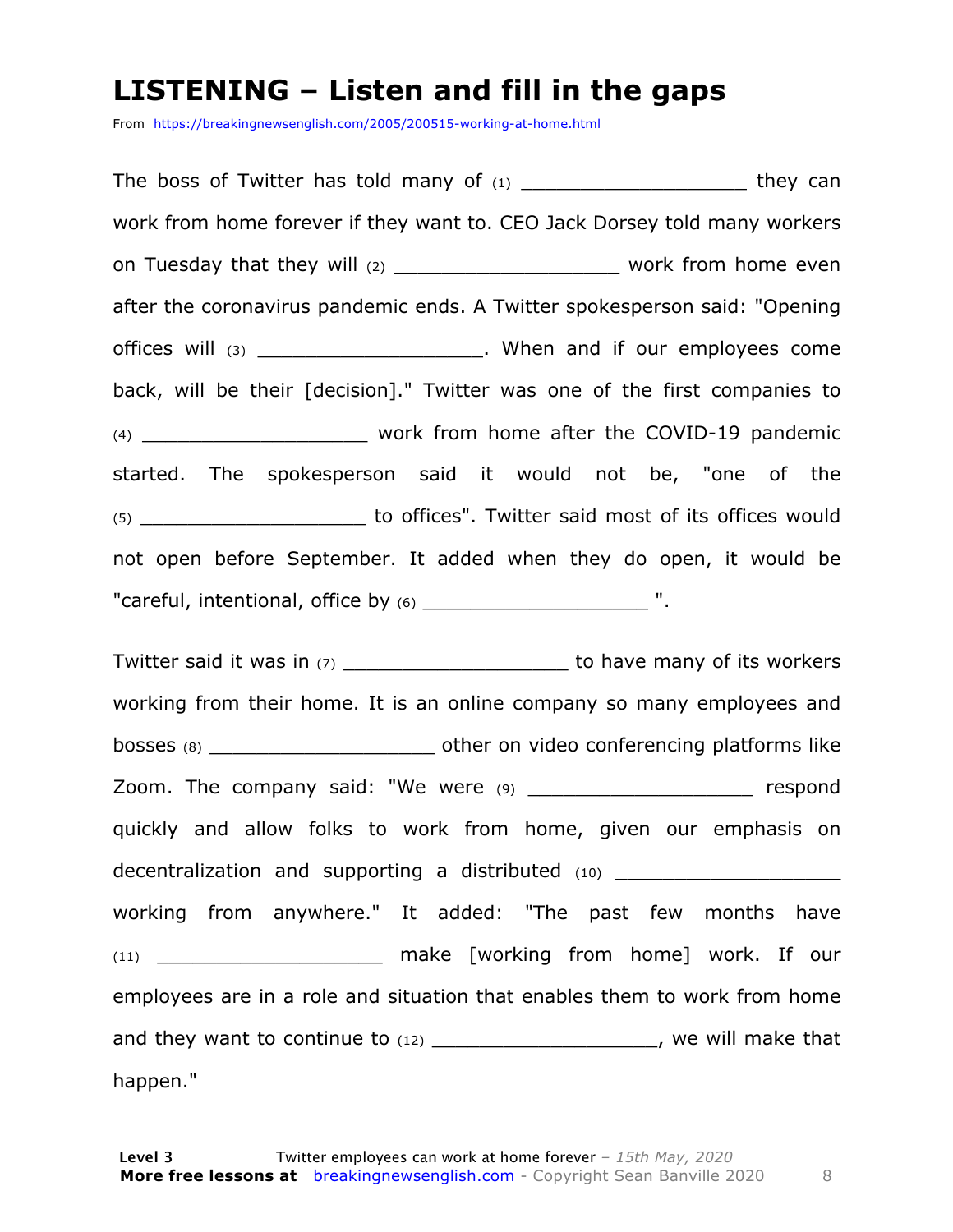### **COMPREHENSION QUESTIONS**

From https://breakingnewsenglish.com/2005/200515-working-at-home.html

- 1. Who is Jack Dorsey?
- 2. Who will decide when workers go back to work in Twitter's offices?
- 3. What was Twitter one of the first companies to do after COVID-19?
- 4. What did Twitter say it would not be one of the first companies to do?
- 5. When is the earliest Twitter will reopen its offices?
- 6. What kind of position did Twitter say it was in?
- 7. Who did the article say could contact each other on platforms like Zoom?
- 8. What did Twitter say it was uniquely positioned to do?
- 9. What have the past few weeks proven that Twitter can do?
- 10. What did Twitter sat it would make happen?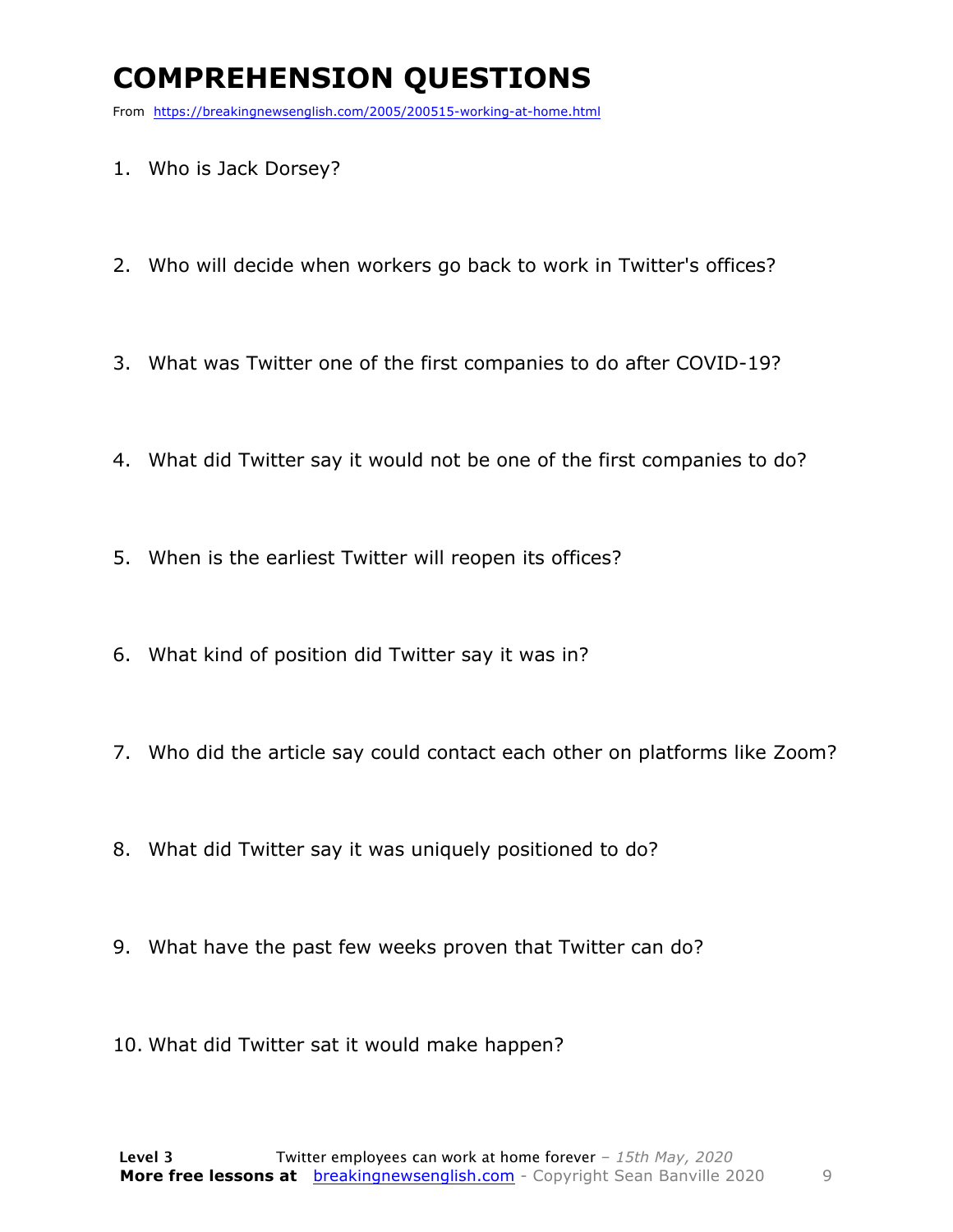### **MULTIPLE CHOICE - QUIZ**

From https://breakingnewsenglish.com/2005/200515-working-at-home.html

- 1) Who is Jack Dorsey?
- a) an office worker
- b) Twitter's CEO
- c) someone banned on Twitter
- d) an actor

2) Who will decide when workers go back to work in Twitter's offices?

- a) the government
- b) the managers
- c) the boss
- d) the workers

3) What was Twitter one of the first companies to do after COVID-19?

- a) sent tweets
- b) give workers masks
- c) let workers work from home
- d) test workers

4) What did Twitter say it would not be one of the first companies to do?

- a) return to offices
- b) hire new workers
- c) make a profit
- d) give up

5) When is the earliest Twitter will reopen its offices?

- a) October
- b) September
- c) January
- d) 2023

6) What kind of position did Twitter say it was in?

- a) a good position
- b) a difficult position
- c) the number one position
- d) last

7) Who did the article say could contact each other on platforms like Zoom?

- a) tweeters
- b) everyone
- c) employees and bosses
- d) staff and tweeters
- 8) What did Twitter say it was
- uniquely positioned to do?
- a) respond quickly
- b) tweet
- c) hire new workers
- d) make money
- 9) What have the past few weeks
- proven that Twitter can do?
- a) make people happy
- b) survive
- c) keep a great service
- d) make working from home work

10) What did Twitter sat it would make happen?

- a) the future
- b) a safe workplace
- c) allow workers to work at home forever
- d) tweets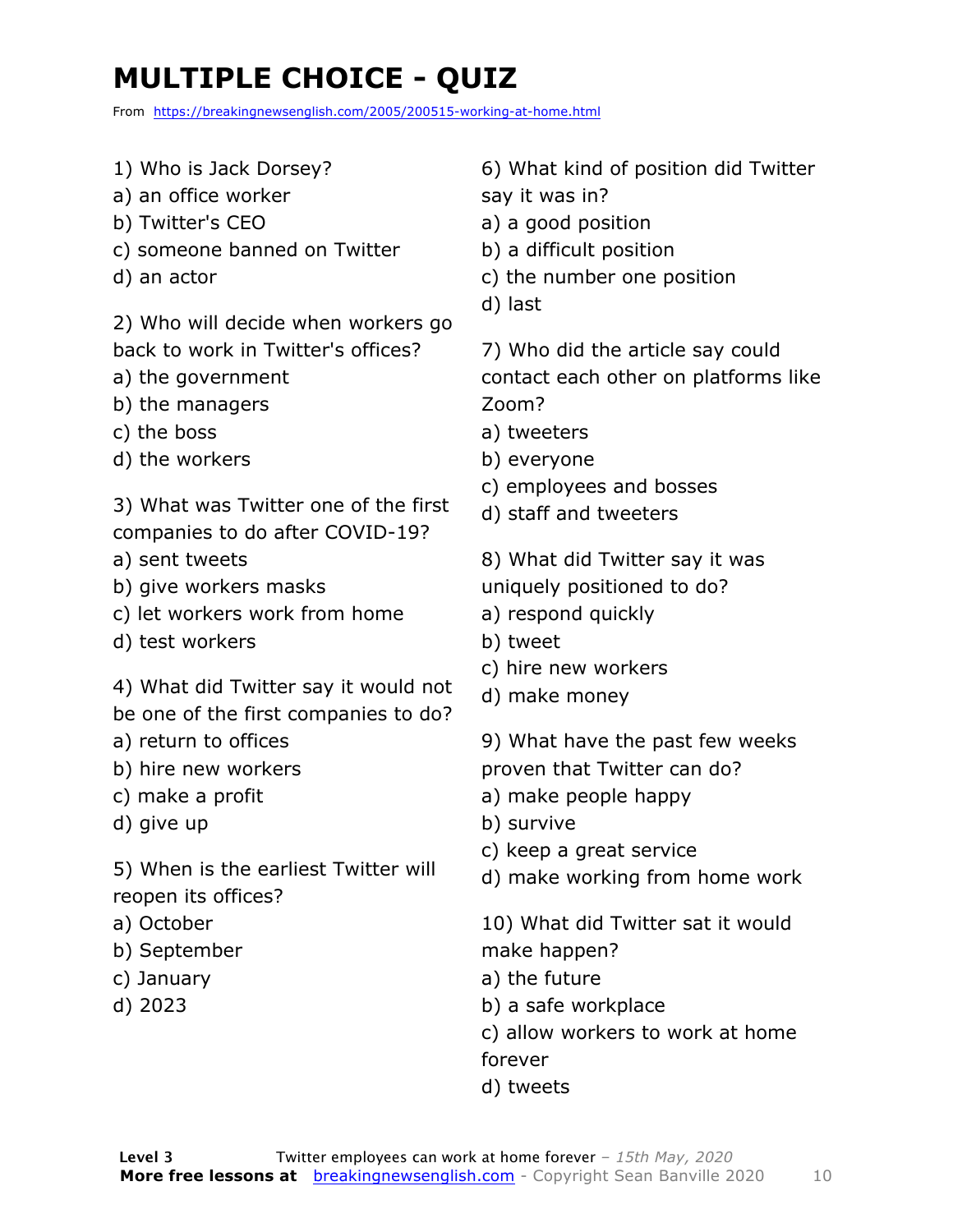### **ROLE PLAY**

From https://breakingnewsenglish.com/2005/200515-working-at-home.html

#### **Role A – The Furniture**

You think the furniture is the most important thing in a home. Tell the others three reasons why. Tell them what is wrong with their things. Also, tell the others which is the least important of these (and why): the kitchen, the location or the smell.

#### **Role B – The Kitchen**

You think the kitchen is the most important thing in a home. Tell the others three reasons why. Tell them what is wrong with their things. Also, tell the others which is the least important of these (and why): the furniture, the location or the smell.

#### **Role C – The Location**

You think the location is the most important thing in a home. Tell the others three reasons why. Tell them what is wrong with their things. Also, tell the others which is the least important of these (and why): the kitchen, the furniture or the smell.

#### **Role D – The Smell**

You think the smell is the most important thing in a home. Tell the others three reasons why. Tell them what is wrong with their things. Also, tell the others which is the least important of these (and why): the kitchen, the location or the furniture.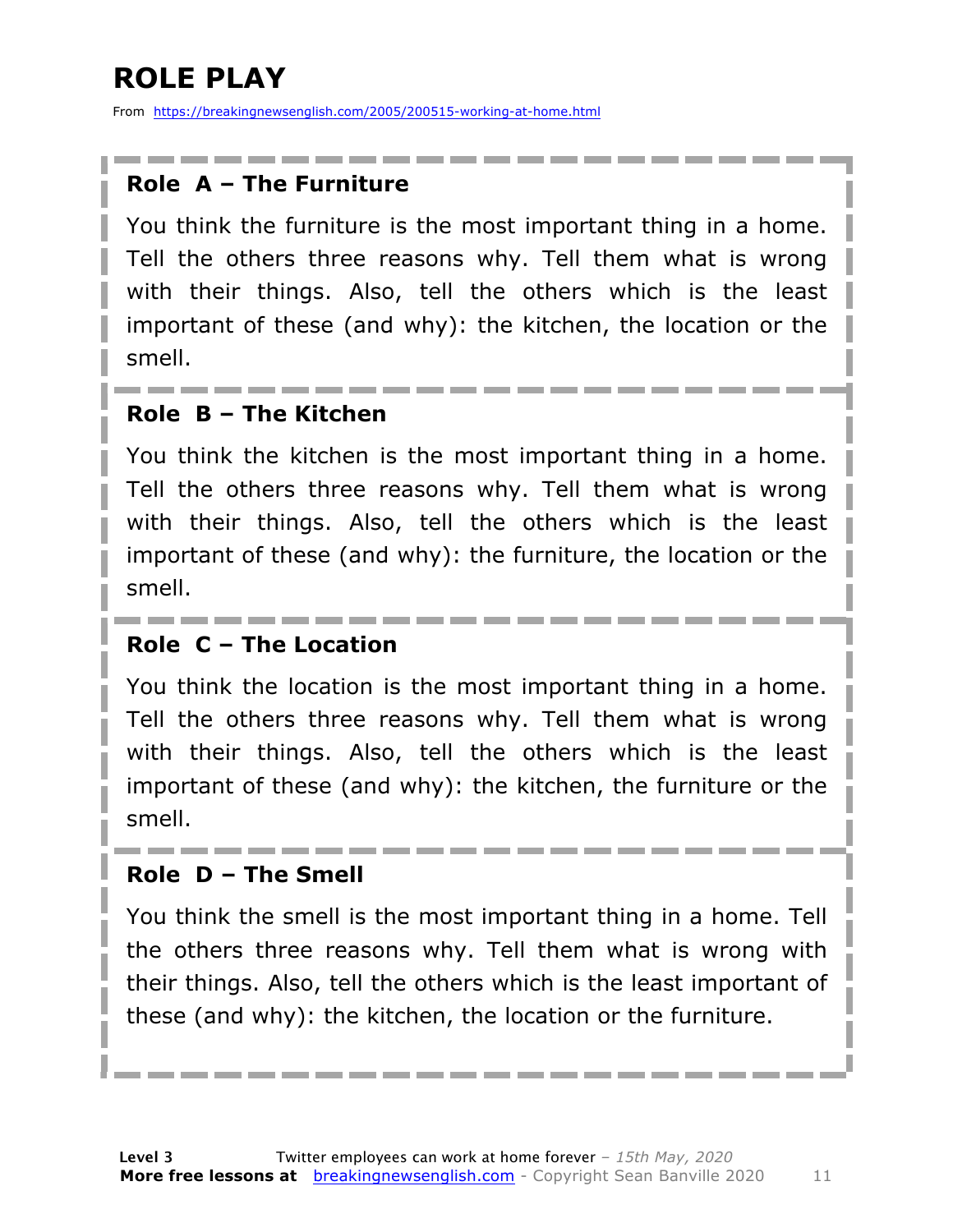## **AFTER READING / LISTENING**

From https://breakingnewsenglish.com/2005/200515-working-at-home.html

**1. WORD SEARCH:** Look in your dictionary / computer to find collocates, other meanings, information, synonyms … for the words 'work' and 'home'.

| work | home |
|------|------|
|      |      |
|      |      |
|      |      |

- Share your findings with your partners.
- Make questions using the words you found.
- Ask your partner / group your questions.

2. **ARTICLE OUESTIONS:** Look back at the article and write down some questions you would like to ask the class about the text.

- Share your questions with other classmates / groups.
- Ask your partner / group your questions.

**3. GAP FILL:** In pairs / groups, compare your answers to this exercise. Check your answers. Talk about the words from the activity. Were they new, interesting, worth learning…?

**4. VOCABULARY:** Circle any words you do not understand. In groups, pool unknown words and use dictionaries to find their meanings.

**5. TEST EACH OTHER:** Look at the words below. With your partner, try to recall how they were used in the text:

| boss         | • position          |
|--------------|---------------------|
| $\cdot$ even | • contact           |
| $\bullet$ if | • quickly           |
| • started    | • anywhere          |
| • first      | $\cdot$ role        |
| • careful    | happen<br>$\bullet$ |
|              |                     |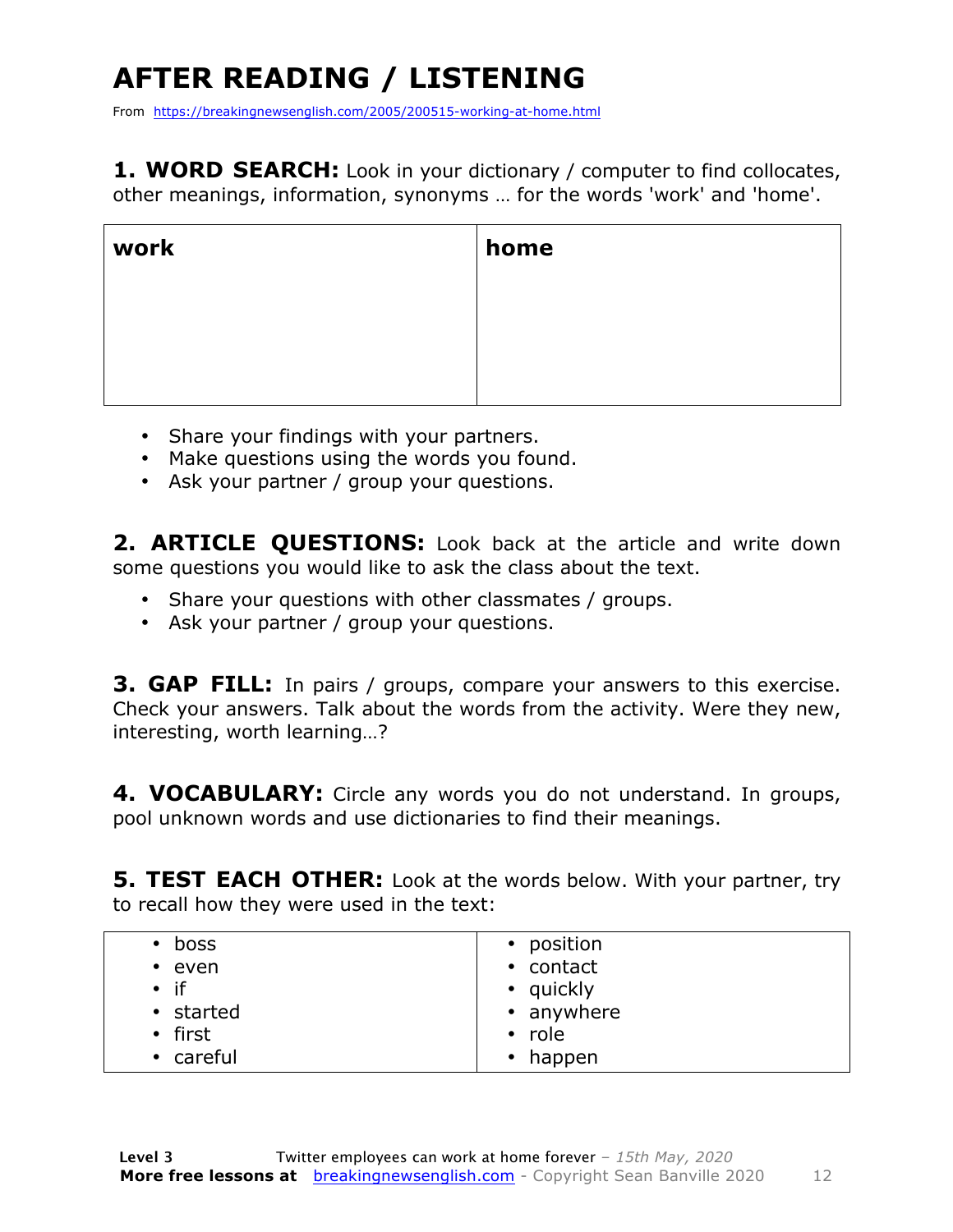### **WORKING AT HOME SURVEY**

From https://breakingnewsenglish.com/2005/200515-working-at-home.html

Write five GOOD questions about working at home in the table. Do this in pairs. Each student must write the questions on his / her own paper.

When you have finished, interview other students. Write down their answers.

|      | STUDENT 1 | STUDENT 2 | STUDENT 3 |
|------|-----------|-----------|-----------|
| Q.1. |           |           |           |
| Q.2. |           |           |           |
| Q.3. |           |           |           |
| Q.4. |           |           |           |
| Q.5. |           |           |           |

- Now return to your original partner and share and talk about what you found out. Change partners often.
- Make mini-presentations to other groups on your findings.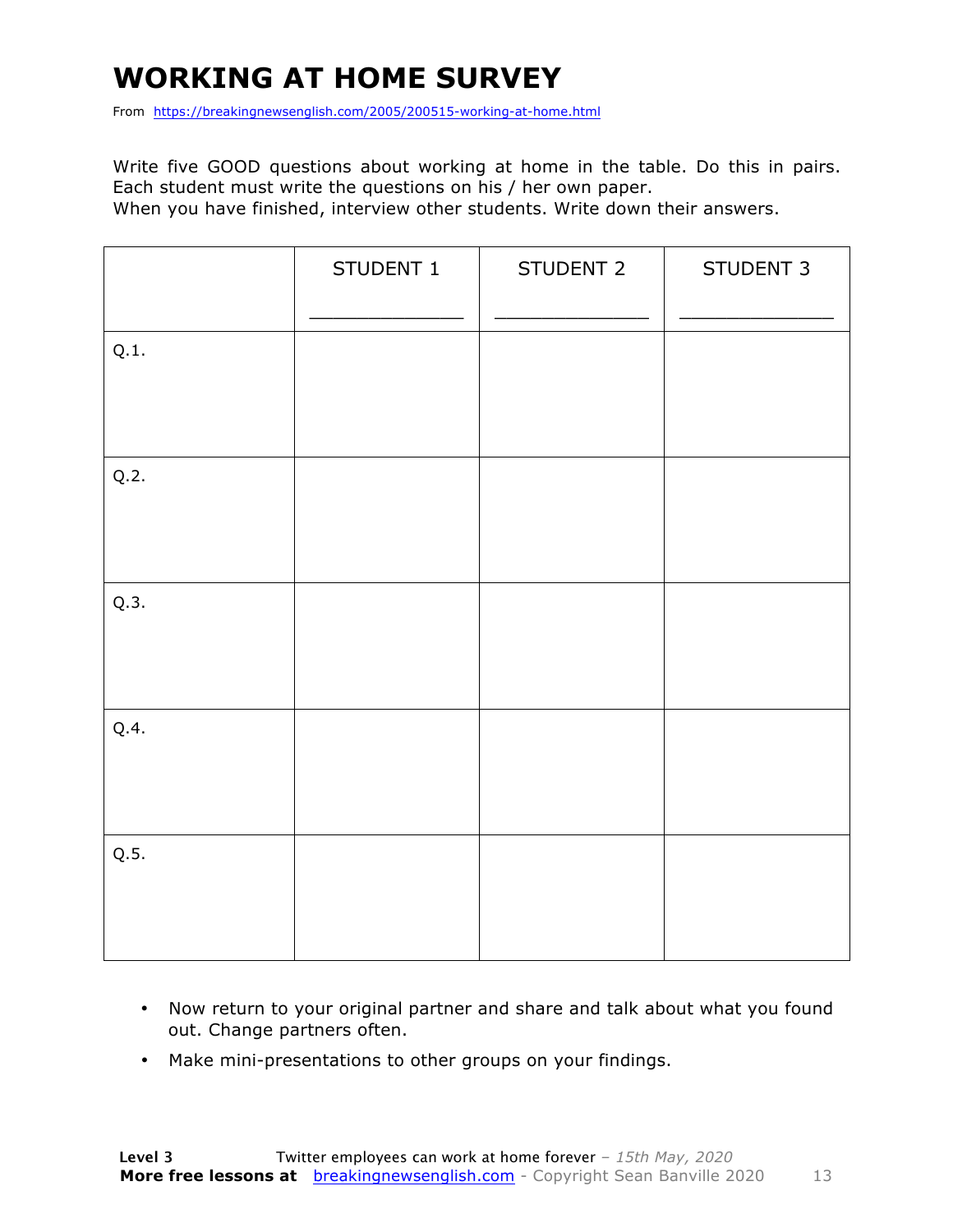### **WORKING AT HOME DISCUSSION**

STUDENT A's QUESTIONS (Do not show these to student B)

- 1. What did you think when you read the headline?
- 2. What images are in your mind when you hear the word 'employee'?
- 3. What do you think of Twitter?
- 4. What do you think of working from home?
- 5. Would you like to work from home forever?
- 6. What do you think of working in an office?
- 7. Do people do more work when working from home?
- 8. How will COVID-19 change the way people work?
- 9. Where is your perfect work location?
- 10. Is it better to be an employee or employer?

*Twitter employees can work at home forever – 15th May, 2020* Thousands more free lessons at breakingnewsenglish.com

-----------------------------------------------------------------------------

#### **WORKING AT HOME DISCUSSION**

STUDENT B's QUESTIONS (Do not show these to student A)

- 11. Did you like reading this article? Why/not?
- 12. What do you think of when you hear the word 'home'?
- 13. What do you think about what you read?
- 14. What do you think working for Twitter would be like?
- 15. What are the best things about working from home?
- 16. What are the worst things about working from home?
- 17. Is video conferencing better than face-to-face meetings?
- 18. How good a worker are you?
- 19. Would you be a good boss?
- 20. What questions would you like to ask Twitter's CEO?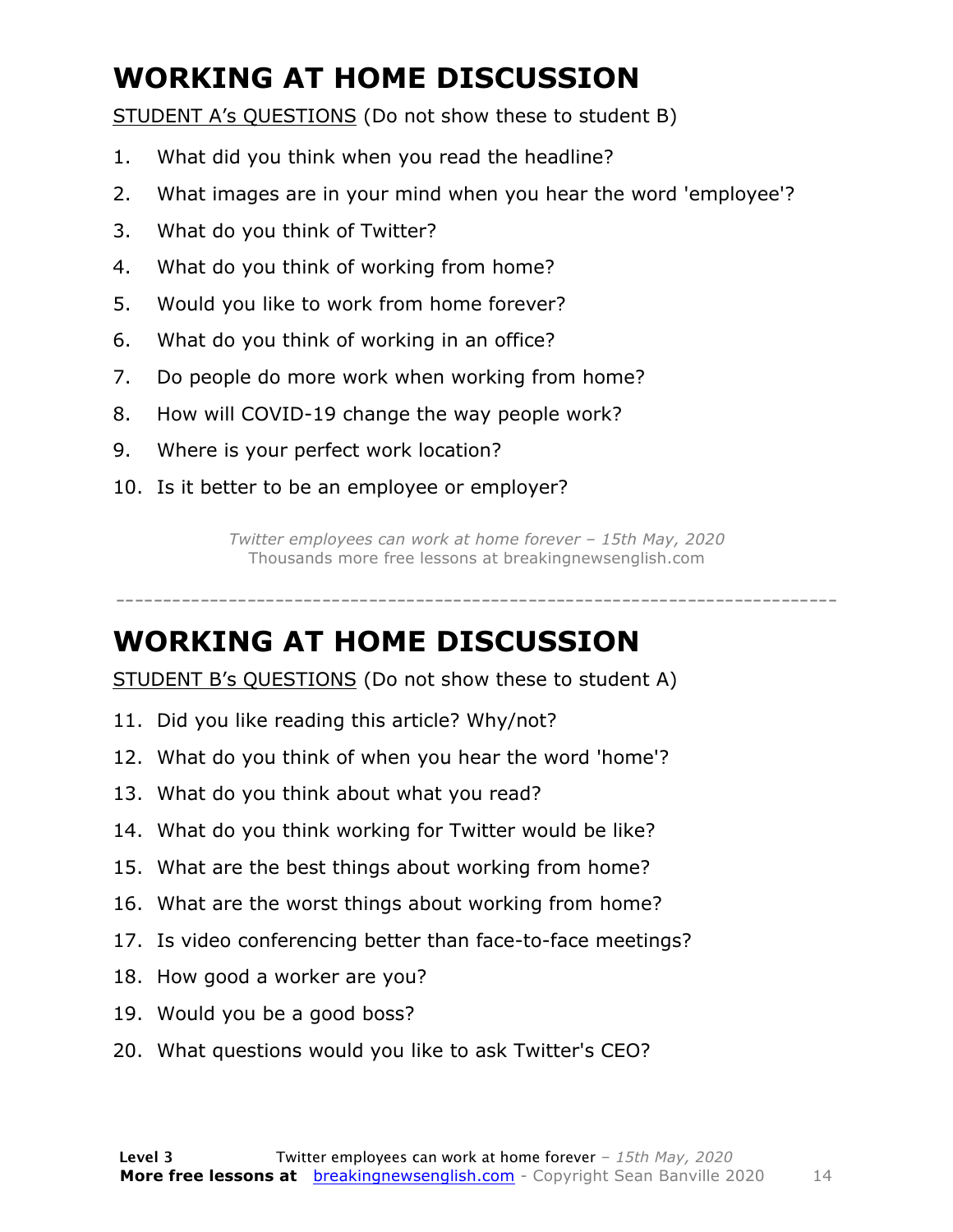### **DISCUSSION (Write your own questions)**

STUDENT A's QUESTIONS (Do not show these to student B)

| 1. |                                          |
|----|------------------------------------------|
|    |                                          |
| 2. |                                          |
|    |                                          |
| 3. |                                          |
|    |                                          |
| 4. |                                          |
|    |                                          |
| 5. |                                          |
|    |                                          |
| 6. |                                          |
|    | Copyright © breakingnewsenglish.com 2020 |

### **DISCUSSION (Write your own questions)**

STUDENT B's QUESTIONS (Do not show these to student A)

| 1. | <u> Alexandria de la contrada de la contrada de la contrada de la contrada de la contrada de la contrada de la c</u> |  |  |
|----|----------------------------------------------------------------------------------------------------------------------|--|--|
|    |                                                                                                                      |  |  |
| 2. |                                                                                                                      |  |  |
| 3. |                                                                                                                      |  |  |
| 4. |                                                                                                                      |  |  |
|    |                                                                                                                      |  |  |
| 5. |                                                                                                                      |  |  |
| 6. |                                                                                                                      |  |  |
|    |                                                                                                                      |  |  |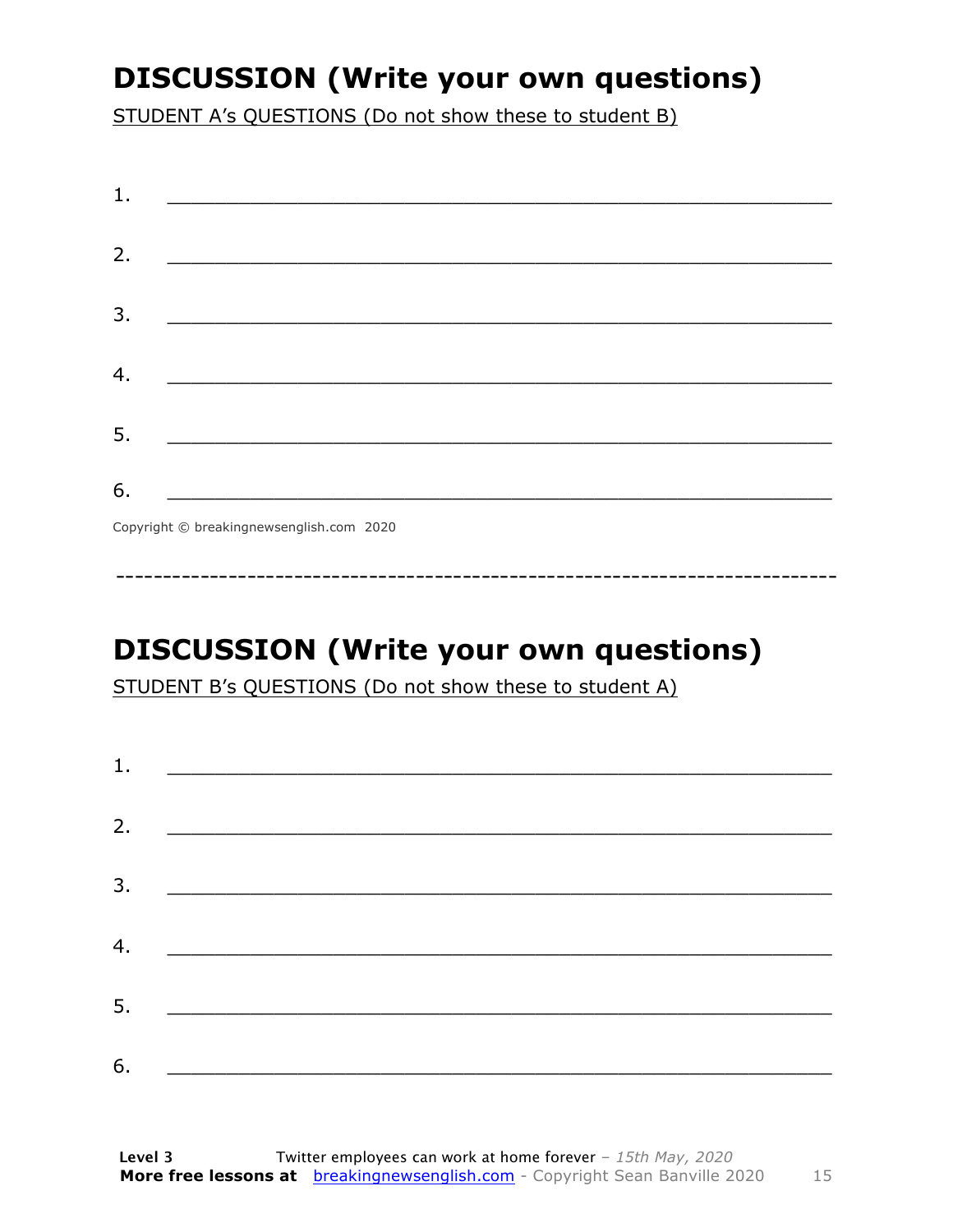### **LANGUAGE - CLOZE**

From https://breakingnewsenglish.com/2005/200515-working-at-home.html

The boss of Twitter has told many  $(1)$  his employees that they can work from home forever if they want (2) \_\_\_\_\_\_. CEO Jack Dorsey told many workers on Tuesday that they will be allowed to work from home even after the coronavirus pandemic ends. A Twitter spokesperson said: "Opening offices will (3) our decision. When and if our employees come back, will be their [decision]." Twitter was one of the first companies to (4) workers to work from home after the COVID-19 pandemic started. The spokesperson said it would not be, "one of the  $(5)$  to return to offices". Twitter said most of its offices would not open before September. It added when they do open, it would be "careful, intentional, office (6) \_\_\_\_ office and gradual".

Twitter said it was (7) \_\_\_\_ a good position to have many of its workers working from their home. It is an online company so many employees and bosses can contact (8) \_\_\_\_ other on video conferencing platforms like Zoom. The company said: "We were uniquely positioned to respond quickly and allow (9) to work from home, given our emphasis on decentralization and supporting a distributed workforce capable of (10) \_\_\_\_\_ from anywhere." It added: "The past few months have proven we can make [working from home] work. If our employees are in a role and situation that  $(11)$  them to work from home and they want to continue to do so forever, we will make that  $(12)$  \_\_\_\_."

#### **Put the correct words from the table below in the above article.**

| 1.  | (a) | as    | (b) | by      | (c) | at      | (d) | of      |
|-----|-----|-------|-----|---------|-----|---------|-----|---------|
| 2.  | (a) | by    | (b) | as      | (c) | at      | (d) | to      |
| 3.  | (a) | being | (b) | be      | (c) | been    | (d) | is      |
| 4.  | (a) | alloy | (b) | allay   | (c) | allow   | (d) | all     |
| 5.  | (a) | prime | (b) | leader  | (c) | first   | (d) | winner  |
| 6.  | (a) | by    | (b) | at      | (c) | in      | (d) | through |
| 7.  | (a) | under | (b) | in      | (c) | over    | (d) | on      |
| 8.  | (a) | each  | (b) | another | (c) | both    | (d) | all     |
| 9.  | (a) | forks | (b) | folks   | (c) | fakes   | (d) | flicks  |
| 10. | (a) | works | (b) | worked  | (c) | working | (d) | work    |
| 11. | (a) | faces | (b) | masks   | (c) | enables | (d) | offices |
| 12. | (a) | do    | (b) | being   | (c) | is      | (d) | happen  |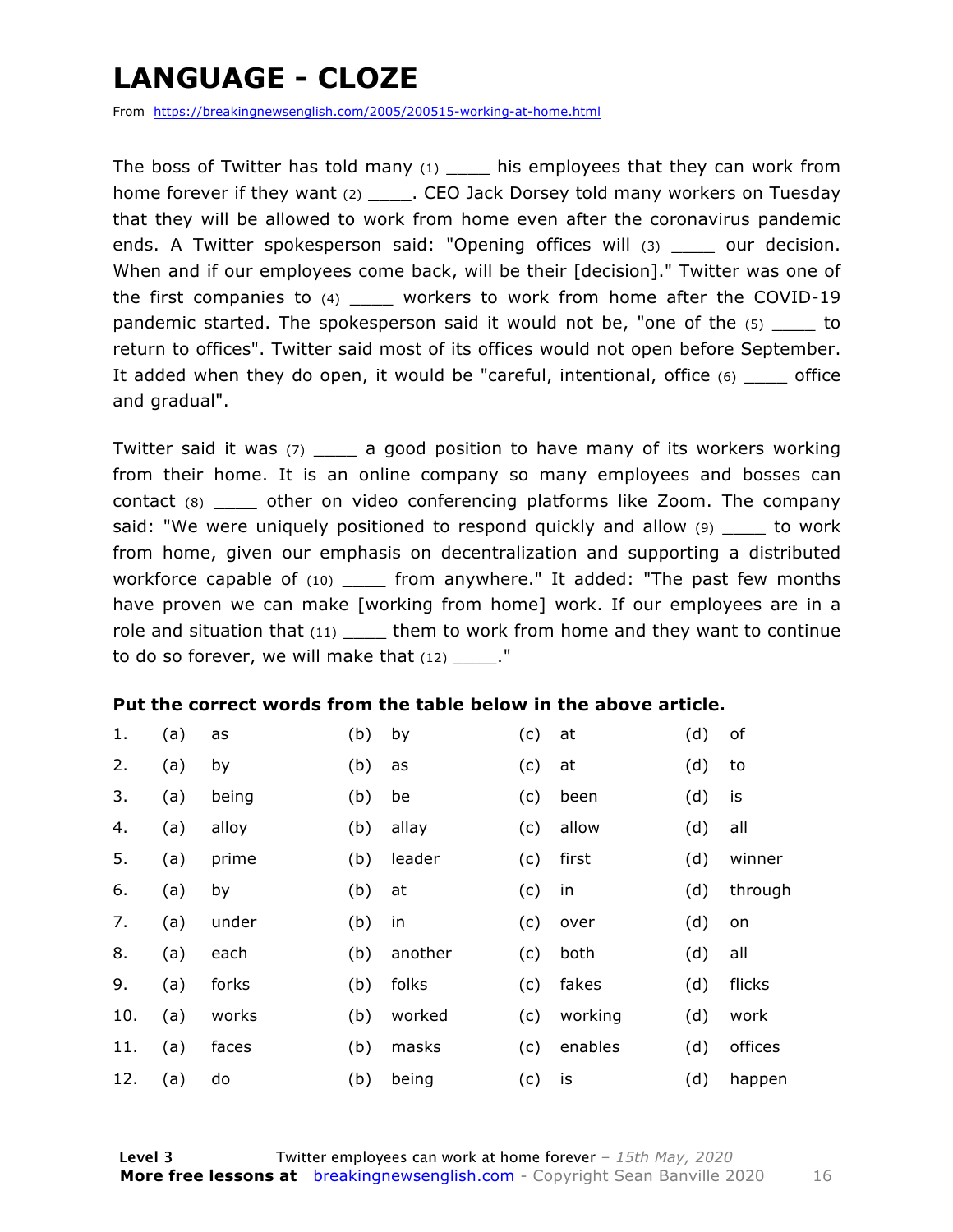### **SPELLING**

From https://breakingnewsenglish.com/2005/200515-working-at-home.html

#### **Paragraph 1**

- 1. they will be lelodaw to work from home
- 2. after the coronavirus pediamcn ends
- 3. Opening offices will be our ciedsoni
- 4. one of the first to eunrrt to offices
- 5. it would be "careful, tnoniinlate ...
- 6. office by office and rgdaalu

#### **Paragraph 2**

- 7. it was in a good oitpsino
- 8. bosses can ctctoan each other
- 9. odrpnes quickly
- 10. given our ipeshasm
- 11. apbcale of working from anywhere
- 12. in a role and tsiuaitno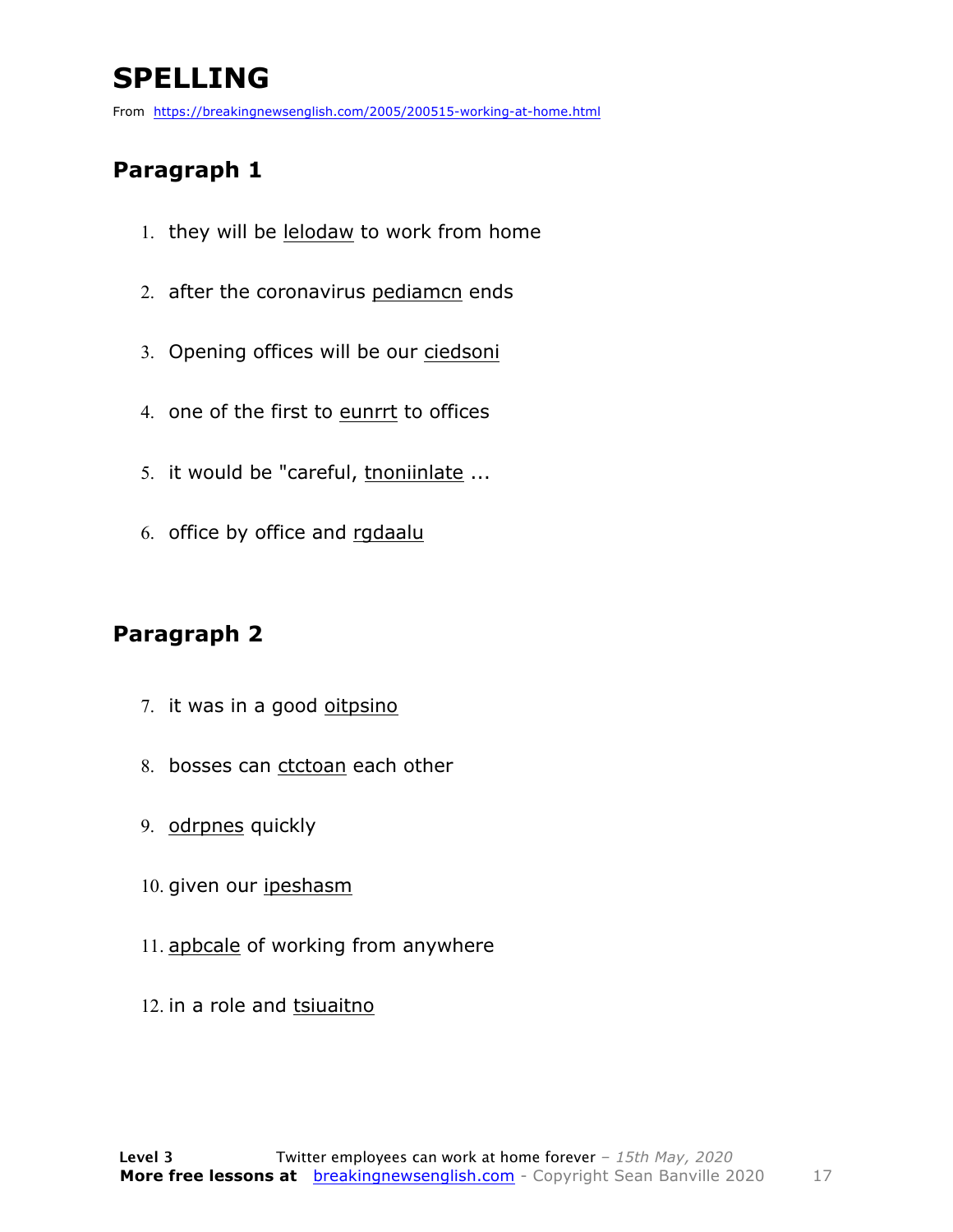### **PUT THE TEXT BACK TOGETHER**

From https://breakingnewsenglish.com/2005/200515-working-at-home.html

#### **Number these lines in the correct order.**

- ( ) started. The spokesperson said it would not be, "one of the first to return to offices". Twitter said most of its offices would not
- ( ) them to work from home and they want to continue to do so forever, we will make that happen."
- ( ) can make [working from home] work. If our employees are in a role and situation that enables
- ( *1* ) The boss of Twitter has told many of his employees that they can work from home
- ( ) companies to allow workers to work from home after the COVID-19 pandemic
- ( ) to work from home even after the coronavirus pandemic ends. A Twitter spokesperson said: "Opening offices will
- ( ) capable of working from anywhere." It added: "The past few months have proven we
- ( ) folks to work from home, given our emphasis on decentralization and supporting a distributed workforce
- ( ) be our decision. When and if our employees come back, will be their [decision]." Twitter was one of the first
- ( ) Twitter said it was in a good position to have many of its workers working from their home. It is an
- ( ) open before September. It added when they do open, it would be "careful, intentional, office by office and gradual".
- ( ) online company so many employees and bosses can contact each other on video conferencing platforms like
- ( ) forever if they want to. CEO Jack Dorsey told many workers on Tuesday that they will be allowed
- ( ) Zoom. The company said: "We were uniquely positioned to respond quickly and allow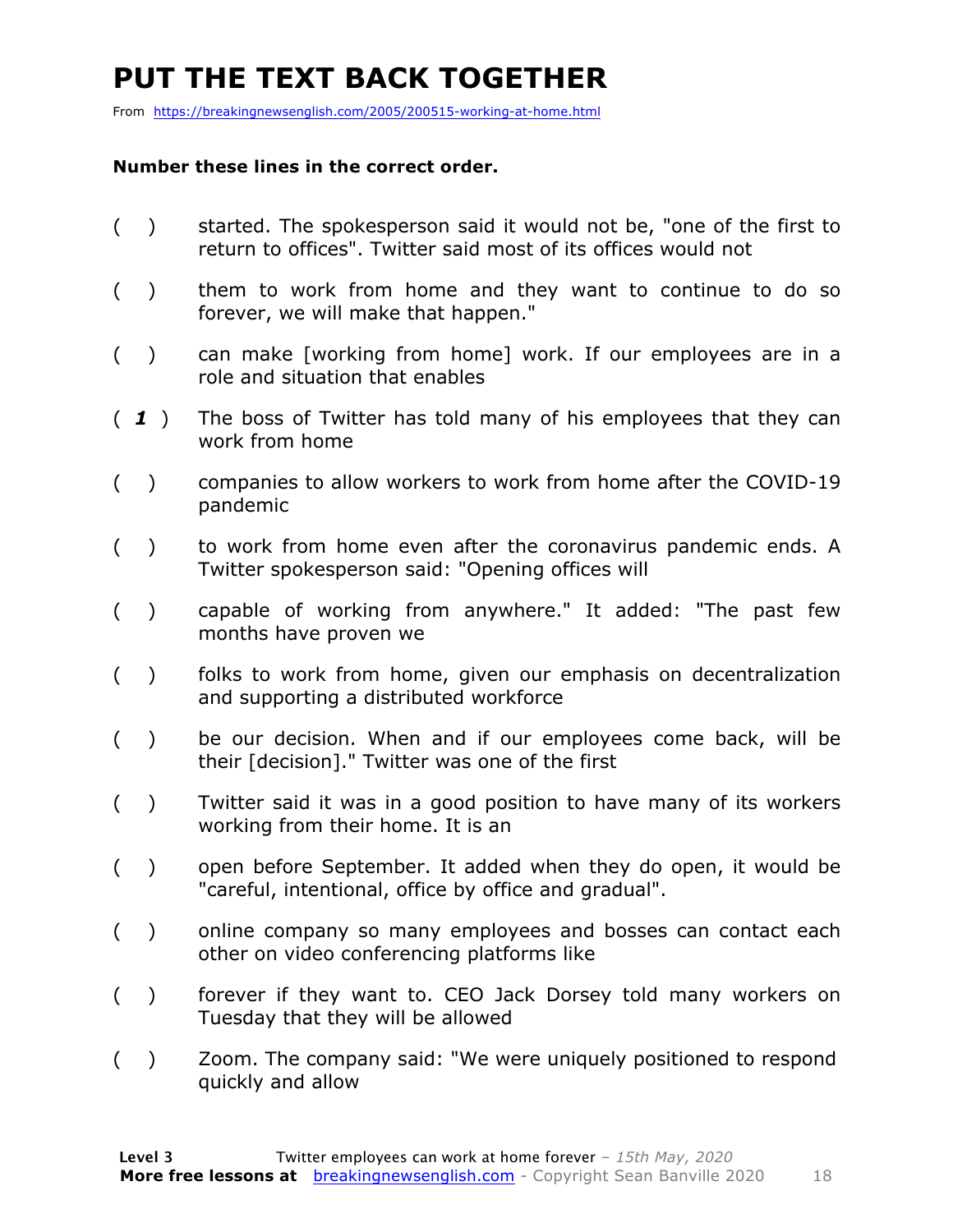#### **PUT THE WORDS IN THE RIGHT ORDER**

From https://breakingnewsenglish.com/2005/200515-working-at-home.html

1. if Work forever from they want home to .

2. be work They will from home . allowed to

3. employees When our back . and come if

4. was Twitter one the companies . first of

5. of Most its open wouldn't before offices September .

6. said good a was position . it Twitter in

7. positioned were uniquely We to quickly . respond

8. capable from anywhere . workforce of A working

9. proven months past have can . we The few

10. They forever . to continue to so do want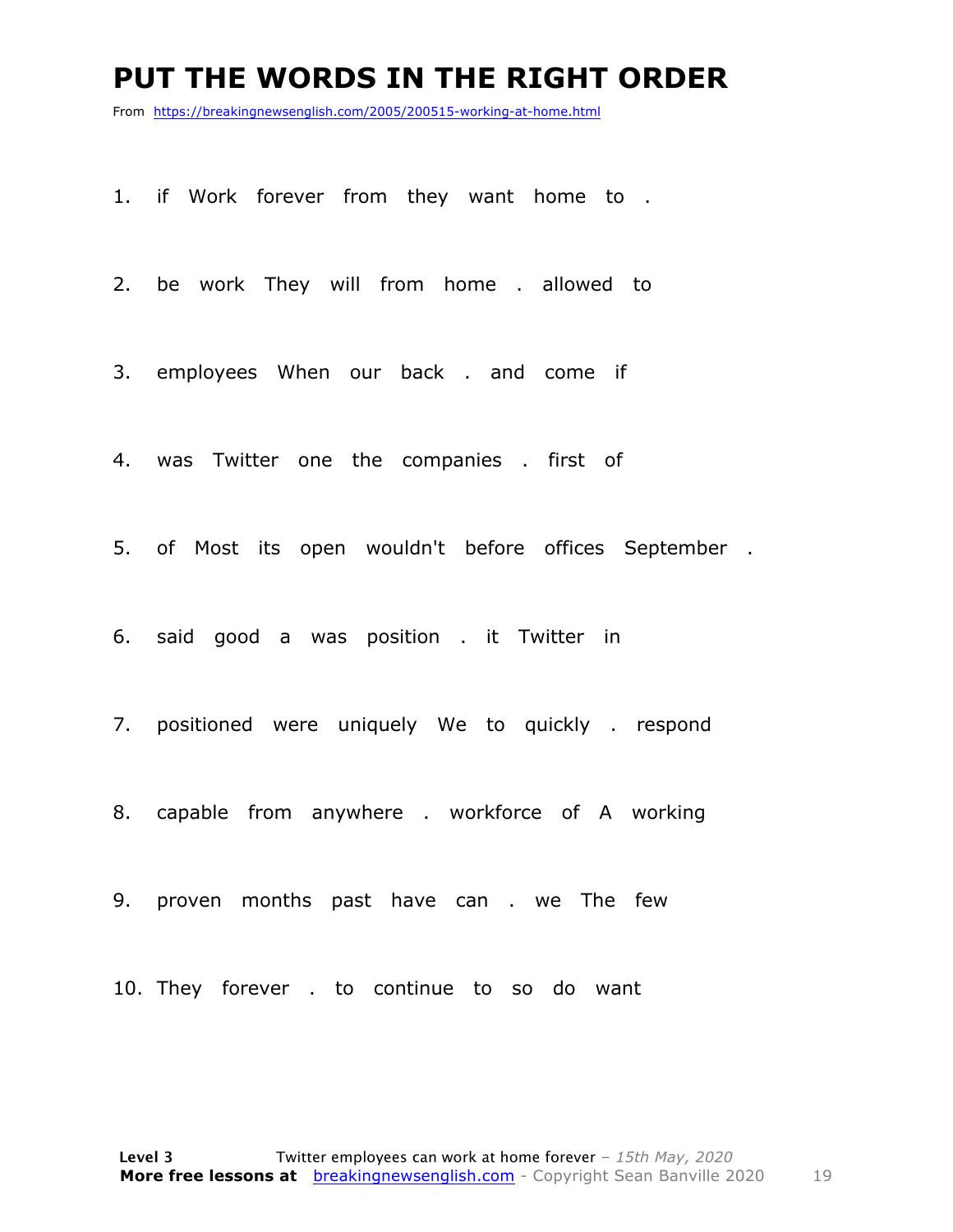### **CIRCLE THE CORRECT WORD (20 PAIRS)**

From https://breakingnewsenglish.com/2005/200515-working-at-home.html

The boss of Twitter has *told / said* many of his employees that they can work from home forever if they want *do / to*. CEO Jack Dorsey told many workers on Tuesday that they will be *allow / allowed* to work from home *even / ever* after the coronavirus pandemic *finish / ends*. A Twitter spokesperson said: "Opening offices will be our decision. When and if our employees come back, will be their *decide / decision*." Twitter was one of the first companies to allow workers to work from home after the COVID-19 *pandemic / panda* started. The spokesperson said it would not be, "one of the first *to / for* return to offices". Twitter said most of its offices would *not / non* open before September. It added when they do open, it would be "careful, intentional, office *by / buy* office and gradual".

Twitter said it was *in / on* a good position to have many of its workers working from *that / their* home. It is an online company *so / such* many employees and bosses can *intact / contact* each other on video conferencing platforms *love / like* Zoom. The company said: "We were *unique / uniquely* positioned to respond quickly and allow *folks / forks* to work from home, given our emphasis on decentralization and supporting a distributed workforce capable *to / of* working from anywhere." It added: "The past few months have *proof / proven* we can make [working from home] work. If our employees are in a role and situation that enables them to work from home and they want to continue to do so forever, we will make that *happened / happen*."

#### **Talk about the connection between each pair of words in italics, and why the correct word is correct.**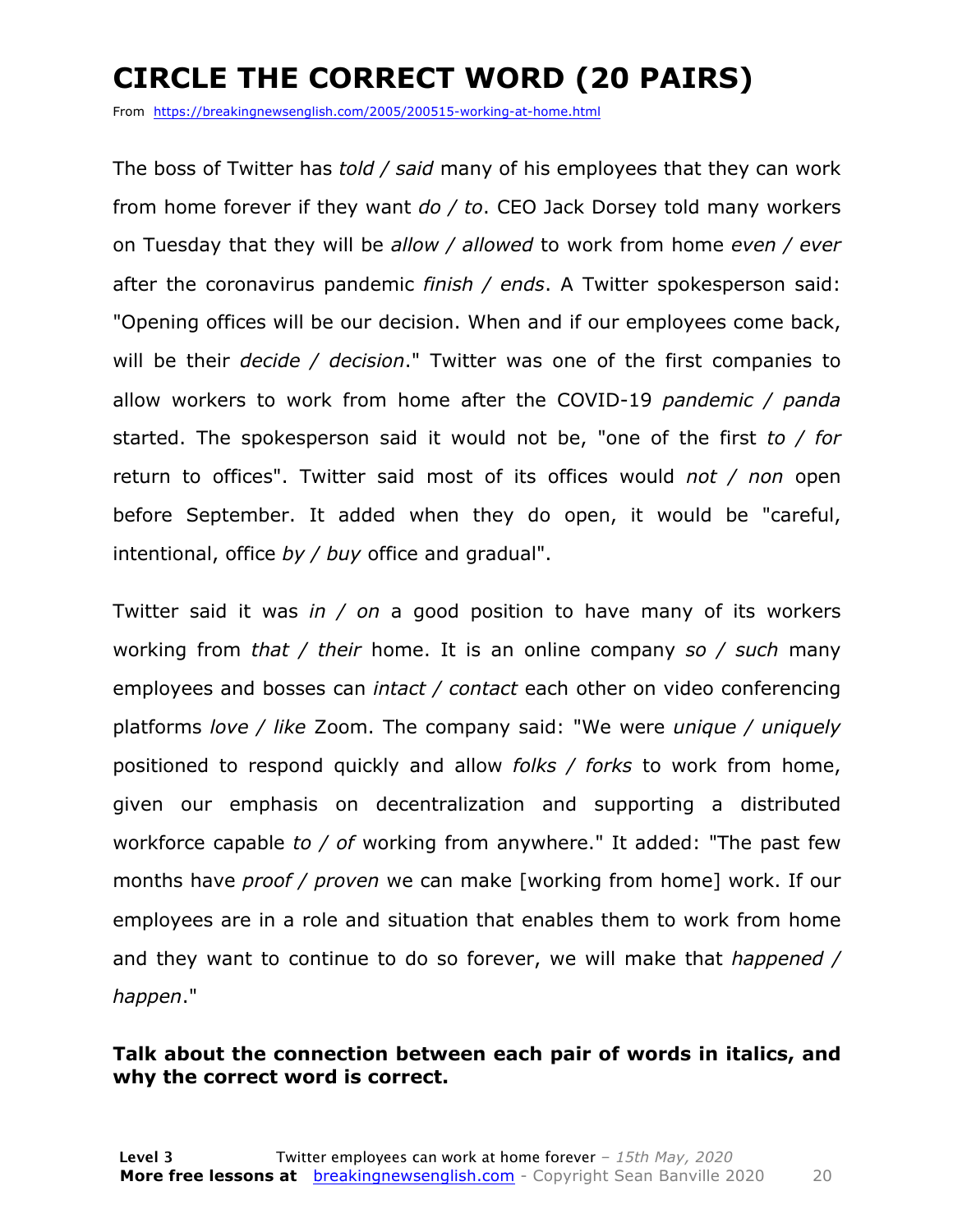### **INSERT THE VOWELS (a, e, i, o, u)**

From https://breakingnewsenglish.com/2005/200515-working-at-home.html

T h\_ b\_s s \_f T w\_t t\_r h\_s t\_l d m\_n y \_f h\_s \_m p l\_y\_ **\_** s t h\_t t h\_y c\_n w\_r k f r\_m h\_m\_ f\_r\_v\_r  $_f$  t h\_y w\_n t t\_. C E O J\_c k D\_r s\_y t\_l d m\_n y w\_r k\_r s \_n T\_ **\_** s d\_y t h\_t t h\_y w\_l l b\_ \_l l\_w\_d t\_ w\_r k f r\_m h\_m\_ \_v\_n \_f t\_r t h\_ c\_r\_n\_v\_r\_s p\_n d\_m\_c \_n d s . A T w\_t t\_r s p\_k\_s p\_r s\_n s\_ **\_** d : " O p\_n\_n g \_f f\_c\_s w\_l l b\_ \_ **\_** r d\_c\_s\_ **\_** n . W h\_n \_n d \_f \_ **\_** r \_m p l\_y\_ **\_** s c\_m\_ b\_c k , w\_l l b\_ t h\_ **\_** r [ d\_c\_s\_ **\_** n ] . " T w\_t t\_r w\_s \_n\_ \_f t h\_ f\_r s t c\_m p\_n\_ **\_** s t\_ \_l l\_w w\_r k\_r s  $t_{-}$  w\_r k f r\_m h\_m\_ \_f t\_r t h\_ C O V I D - 1 9 p\_n d\_m\_c s t\_r t\_d . T h\_ s p\_k\_s p\_r s\_n s\_ **\_** d \_t w\_ **\_** l d n\_t b\_, "\_n\_ \_f t h\_ f\_r s t t\_ r\_t\_r n t\_ \_f f\_c\_s " . T w\_t t\_r s\_ **\_** d m\_s t \_f \_t s \_f f\_c\_s w\_ **\_** l d n\_t \_p\_n b\_f\_r\_ S\_p t\_m b\_r . I t \_d d\_d w h\_n t  $h_y$  d\_ \_p\_n, \_t w\_\_ | d b\_ " c\_r\_f\_l, \_n t\_n t\_\_ n\_l , \_f f\_c\_ b y \_f f\_c\_ \_n d g r\_d\_ **\_** l " .

T w\_t t\_r s\_ **\_** d \_t w\_s \_n \_ g\_ **\_** d p\_s\_t\_ **\_** n t\_ h\_v\_ m\_n y \_f \_t s w\_r k\_r s w\_r k\_n g f r\_m t h\_ **\_** r  $h_{m}$ . It  $_s$   $n_{n}$   $n_{n}$   $c_{m}$   $p_{n}$   $s_{m}$   $m_{n}$   $y_{n}$   $m_{n}$ l\_y\_ **\_** s \_n d b\_s s\_s c\_n c\_n t\_c t \_ **\_** c h \_t h\_r \_n v\_d\_ **\_** c\_n f\_r\_n c\_n g p l\_t f\_r m s l\_k\_ Z\_ **\_** m . T h\_ c\_m p\_n y s\_ **\_** d : " W\_ w\_r\_ \_n\_q\_ **\_** l y p\_s\_t\_ **\_** n\_d t\_ r\_s p\_n d q\_ **\_** c k l y \_n d \_l l\_w f\_l k s t\_ w\_r k f r\_m h\_m\_, g\_v\_n \_ **\_** r \_m p h\_s\_s \_n d\_c\_n t r\_l\_z\_t\_ **\_** n \_n d s\_p p\_r t\_n g \_ d\_s t r\_b\_t\_d w\_r k f\_r c\_ c\_p\_b l\_ \_f w\_r k\_n g f r\_m \_n y w h\_r\_. " I t  $-d-d$  : " T h\_ p\_s t f\_w m\_n t h s h\_v\_ p r\_v\_n w\_ c\_n m\_k\_ [ w\_r k\_n g f r\_m h\_m\_] w\_r k . I f \_ **\_** r \_m p l\_y\_ **\_** s \_r\_ \_n \_ r\_l\_ \_n d s\_t\_ **\_** t \_ **\_** n t h\_t \_n\_b l\_s t h\_m t\_ w\_r k f r\_m h\_m\_ \_n d t h\_y w\_n t t\_ c\_n t\_n\_ **\_** t\_ d\_ s\_ f\_r\_v\_r , w\_ w\_l l m\_k\_ t h\_t  $h$   $p$   $p$   $n$  . "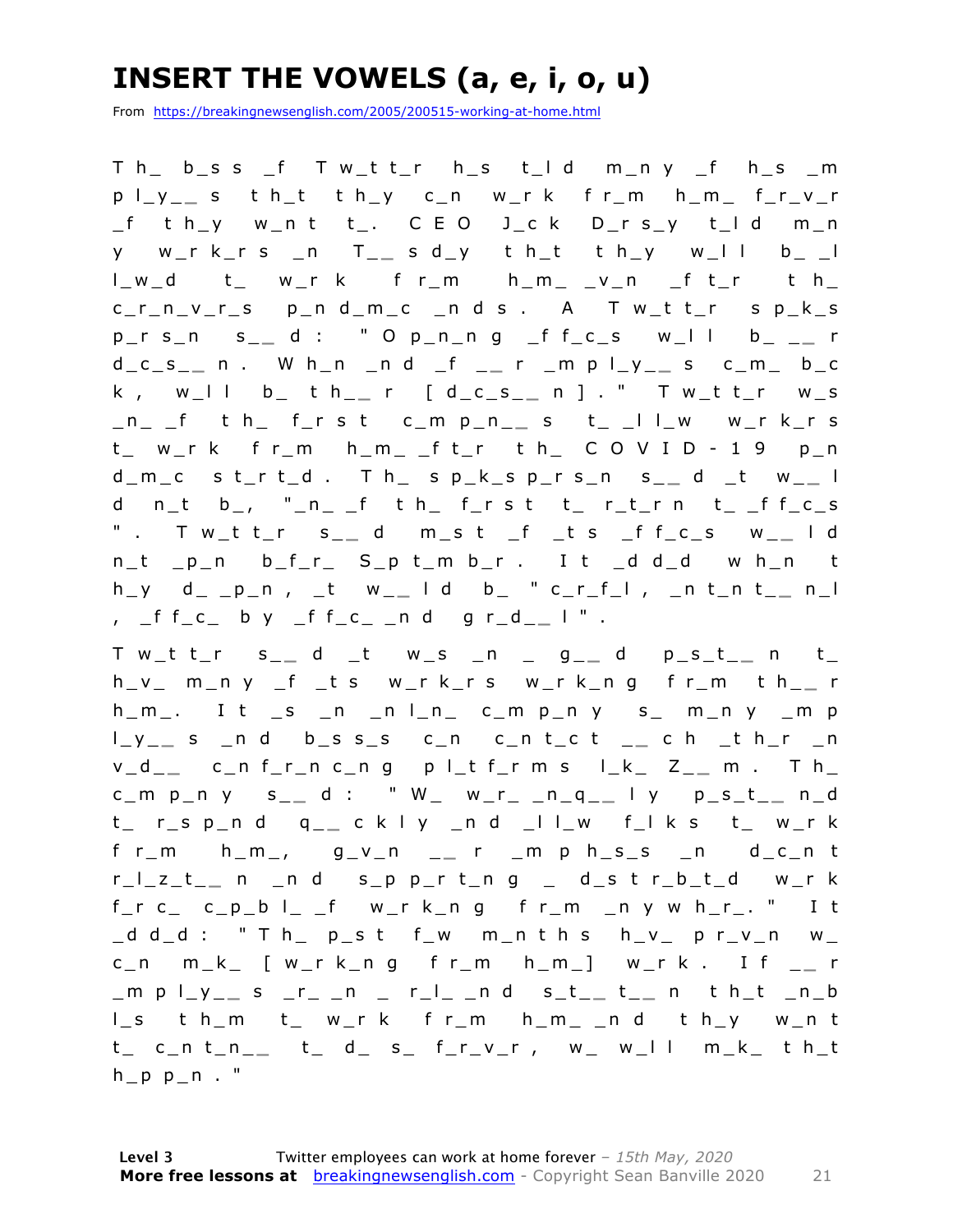#### **PUNCTUATE THE TEXT AND ADD CAPITALS**

From https://breakingnewsenglish.com/2005/200515-working-at-home.html

the boss of twitter has told many of his employees that they can work from home forever if they want to ceo jack dorsey told many workers on tuesday that they will be allowed to work from home even after the coronavirus pandemic ends a twitter spokesperson said opening offices will be our decision when and if our employees come back will be their decision twitter was one of the first companies to allow workers to work from home after the covid19 pandemic started the spokesperson said it would not be one of the first to return to offices twitter said most of its offices would not open before september it added when they do open it would be careful intentional office by office and gradual

twitter said it was in a good position to have many of its workers working from their home it is an online company so many employees and bosses can contact each other on video conferencing platforms like zoom the company said we were uniquely positioned to respond quickly and allow folks to work from home given our emphasis on decentralization and supporting a distributed workforce capable of working from anywhere it added the past few months have proven we can make working from home work if our employees are in a role and situation that enables them to work from home and they want to continue to do so forever we will make that happen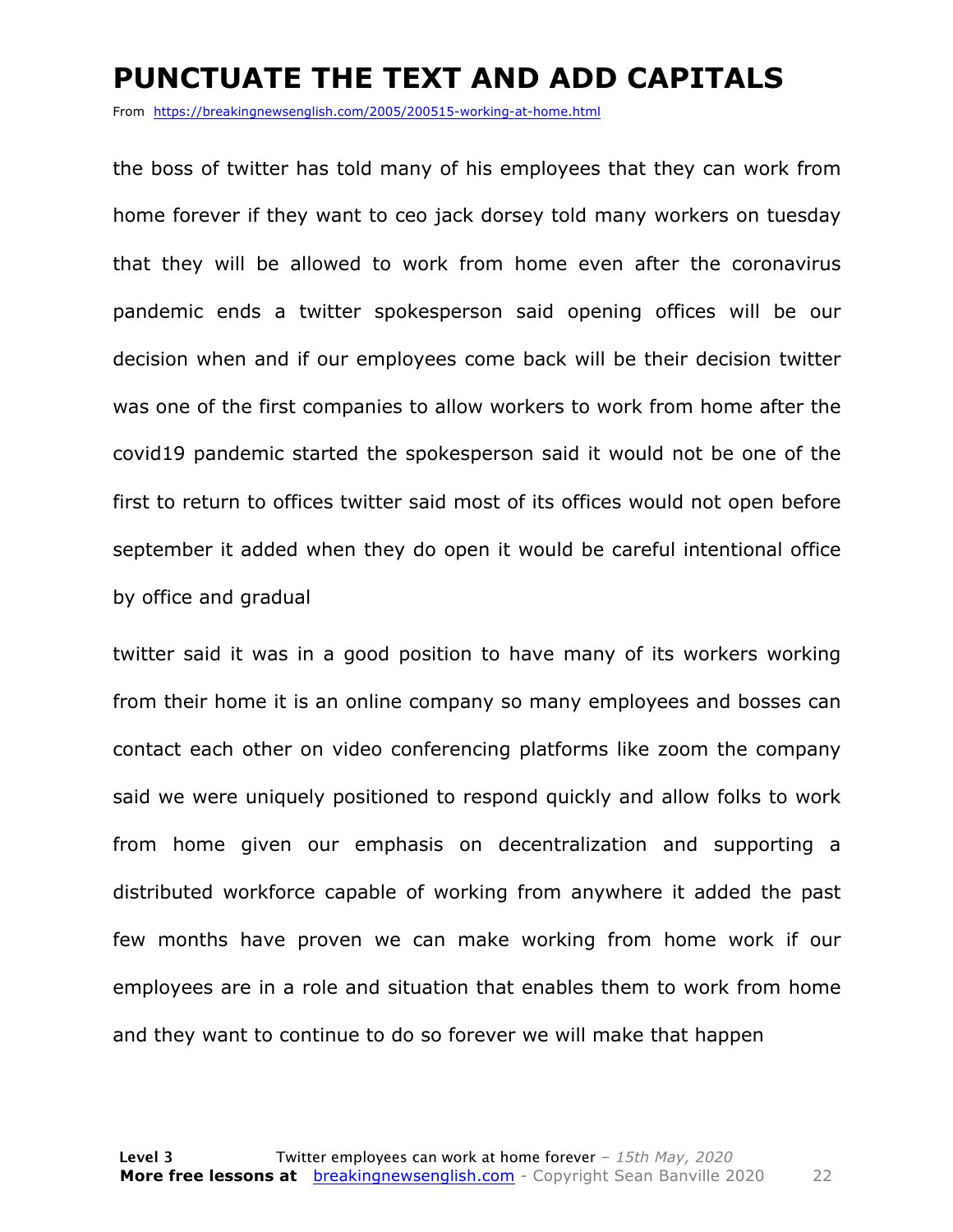### **PUT A SLASH ( / ) WHERE THE SPACES ARE**

From https://breakingnewsenglish.com/2005/200515-working-at-home.html

ThebossofTwitterhastoldmanyofhisemployeesthattheycanworkfro mhomeforeveriftheywantto.CEOJackDorseytoldmanyworkersonTu esdaythattheywillbeallowedtoworkfromhomeevenafterthecoronavi ruspandemicends.ATwitterspokespersonsaid:"Openingofficeswillbe ourdecision.Whenandifouremployeescomeback,willbetheir[decisio n]."Twitterwasoneofthefirstcompaniestoallowworkerstoworkfromh omeaftertheCOVID-19pandemicstarted.Thespokespersonsaiditw ouldnotbe,"oneofthefirsttoreturntooffices".Twittersaidmostofitsoffi ceswouldnotopenbeforeSeptember.Itaddedwhentheydoopen,itwou ldbe"careful,intentional,officebyofficeandgradual".Twittersaiditwas inagoodpositiontohavemanyofitsworkersworkingfromtheirhome.Iti sanonlinecompanysomanyemployeesandbossescancontacteachoth eronvideoconferencingplatformslikeZoom.Thecompanysaid:"Wew ereuniquelypositionedtorespondquicklyandallowfolkstoworkfromho me,givenouremphasisondecentralizationandsupportingadistribute dworkforcecapableofworkingfromanywhere."Itadded:"Thepastfew monthshaveprovenwecanmake[workingfromhome]work.Ifourempl oyeesareinaroleandsituationthatenablesthemtoworkfromhomeand theywanttocontinuetodosoforever,wewillmakethathappen."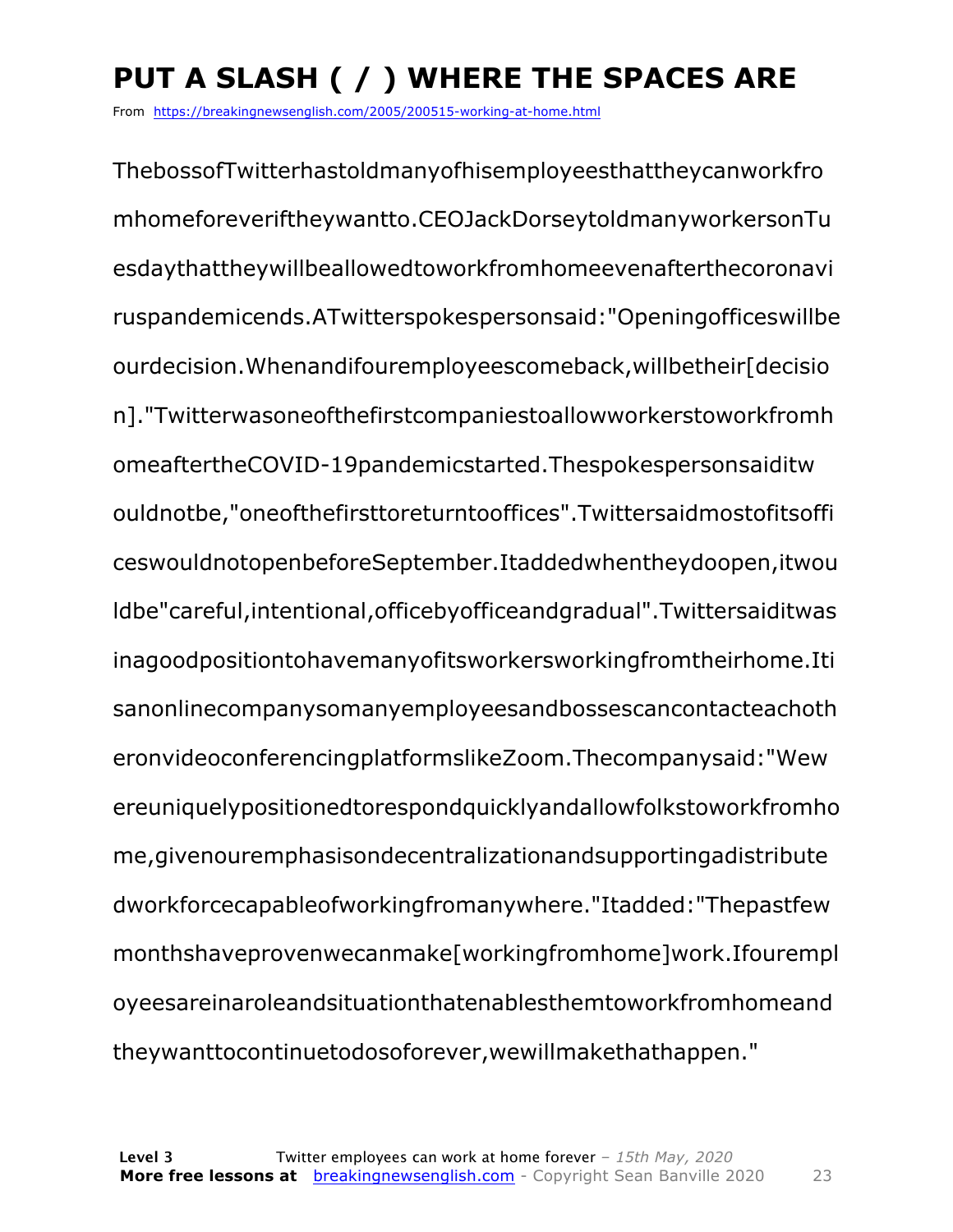### **FREE WRITING**

From https://breakingnewsenglish.com/2005/200515-working-at-home.html

Write about working at home for 10 minutes. Comment on your partner's paper.

|  | $\overline{\phantom{0}}$ |
|--|--------------------------|
|  | -                        |
|  |                          |
|  | -                        |
|  |                          |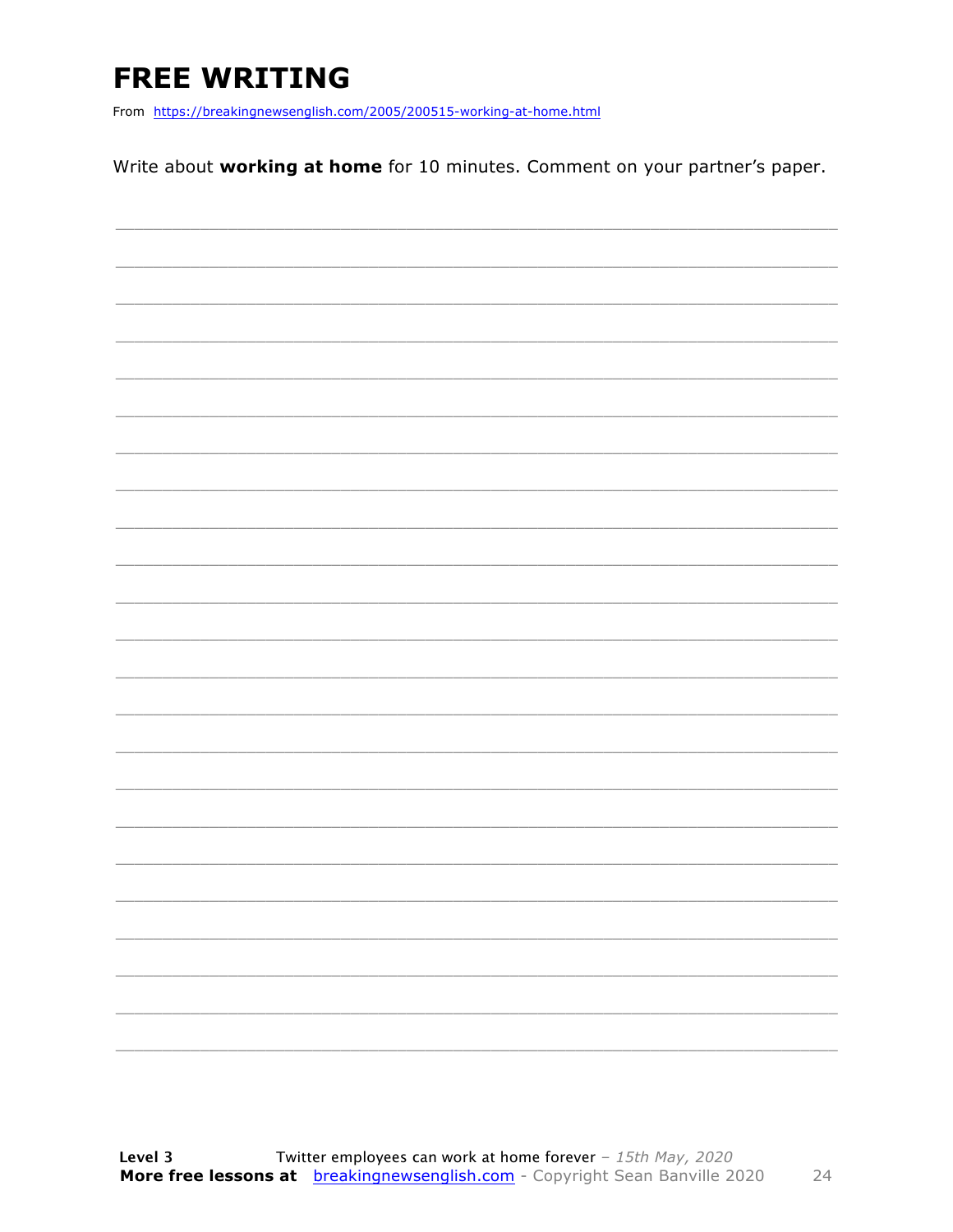### **ACADEMIC WRITING**

From https://breakingnewsenglish.com/2005/200515-working-at-home.html

All companies should let employees work at home if they can. Discuss.

|                          |  |  | $\frac{1}{2} \left( \frac{1}{2} \right) \left( \frac{1}{2} \right) \left( \frac{1}{2} \right) \left( \frac{1}{2} \right) \left( \frac{1}{2} \right) \left( \frac{1}{2} \right) \left( \frac{1}{2} \right) \left( \frac{1}{2} \right) \left( \frac{1}{2} \right) \left( \frac{1}{2} \right) \left( \frac{1}{2} \right) \left( \frac{1}{2} \right) \left( \frac{1}{2} \right) \left( \frac{1}{2} \right) \left( \frac{1}{2} \right) \left( \frac{1}{2} \right) \left( \frac$ |
|--------------------------|--|--|----------------------------------------------------------------------------------------------------------------------------------------------------------------------------------------------------------------------------------------------------------------------------------------------------------------------------------------------------------------------------------------------------------------------------------------------------------------------------|
|                          |  |  |                                                                                                                                                                                                                                                                                                                                                                                                                                                                            |
|                          |  |  | _______                                                                                                                                                                                                                                                                                                                                                                                                                                                                    |
| $\overline{\phantom{a}}$ |  |  | $\frac{1}{2} \left( \frac{1}{2} \right) \left( \frac{1}{2} \right) \left( \frac{1}{2} \right) \left( \frac{1}{2} \right) \left( \frac{1}{2} \right) \left( \frac{1}{2} \right) \left( \frac{1}{2} \right) \left( \frac{1}{2} \right) \left( \frac{1}{2} \right) \left( \frac{1}{2} \right) \left( \frac{1}{2} \right) \left( \frac{1}{2} \right) \left( \frac{1}{2} \right) \left( \frac{1}{2} \right) \left( \frac{1}{2} \right) \left( \frac{1}{2} \right) \left( \frac$ |
|                          |  |  |                                                                                                                                                                                                                                                                                                                                                                                                                                                                            |
|                          |  |  |                                                                                                                                                                                                                                                                                                                                                                                                                                                                            |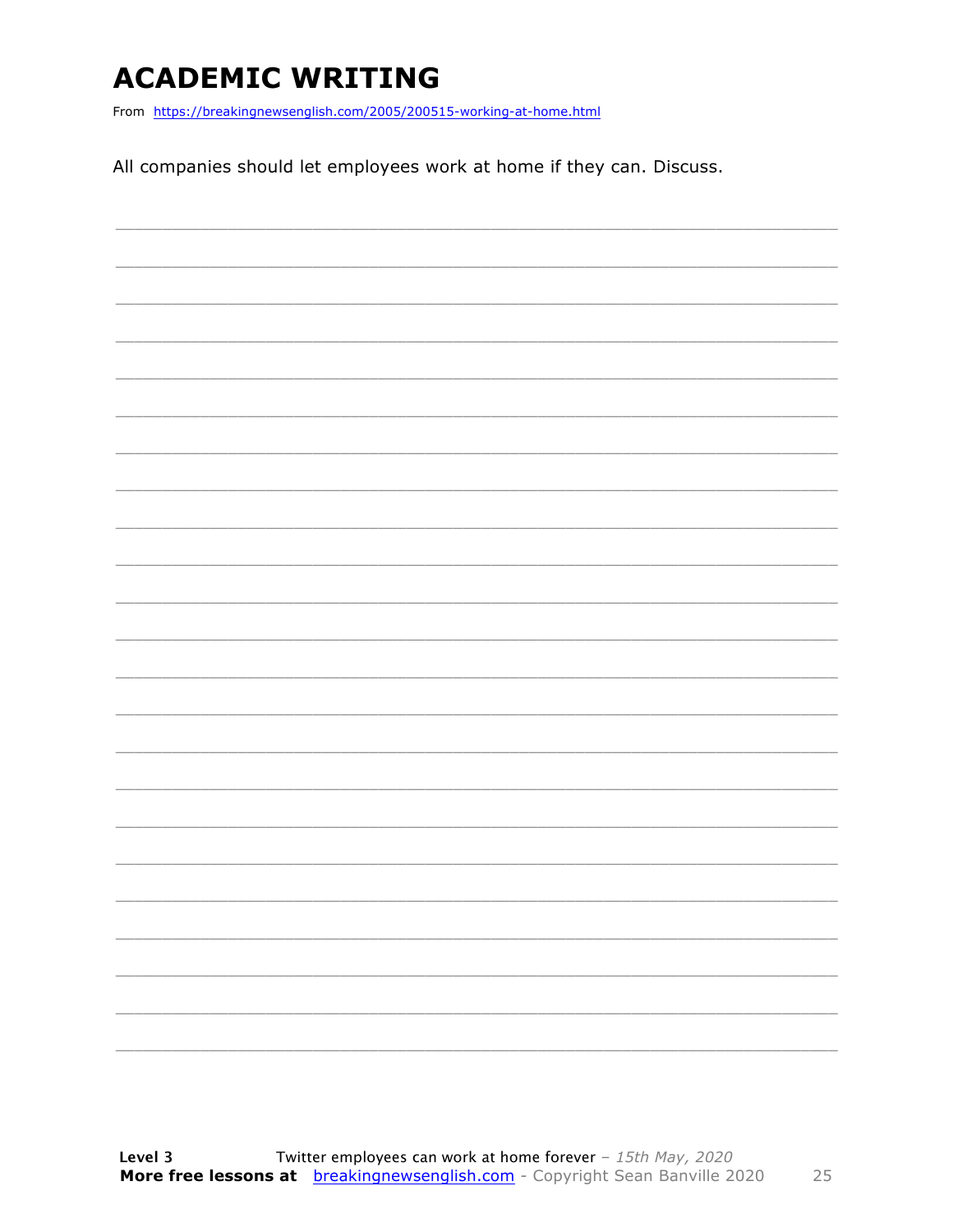#### **HOMEWORK**

**1. VOCABULARY EXTENSION:** Choose several of the words from the text. Use a dictionary or Google's search field (or another search engine) to build up more associations / collocations of each word.

**2. INTERNET:** Search the Internet and find out more about this news story. Share what you discover with your partner(s) in the next lesson.

**3. TWITTER:** Make a poster about Twitter. Show your work to your classmates in the next lesson. Did you all have similar things?

**4. WORKING AT HOME:** Write a magazine article about working at home. Include imaginary interviews with people who are for and against this.

Read what you wrote to your classmates in the next lesson. Write down any new words and expressions you hear from your partner(s).

**5. WHAT HAPPENED NEXT?** Write a newspaper article about the next stage in this news story. Read what you wrote to your classmates in the next lesson. Give each other feedback on your articles.

**6. LETTER:** Write a letter to an expert on working at home. Ask him/her three questions about it. Give him/her three of your ideas on working at home. Read your letter to your partner(s) in your next lesson. Your partner(s) will answer your questions.